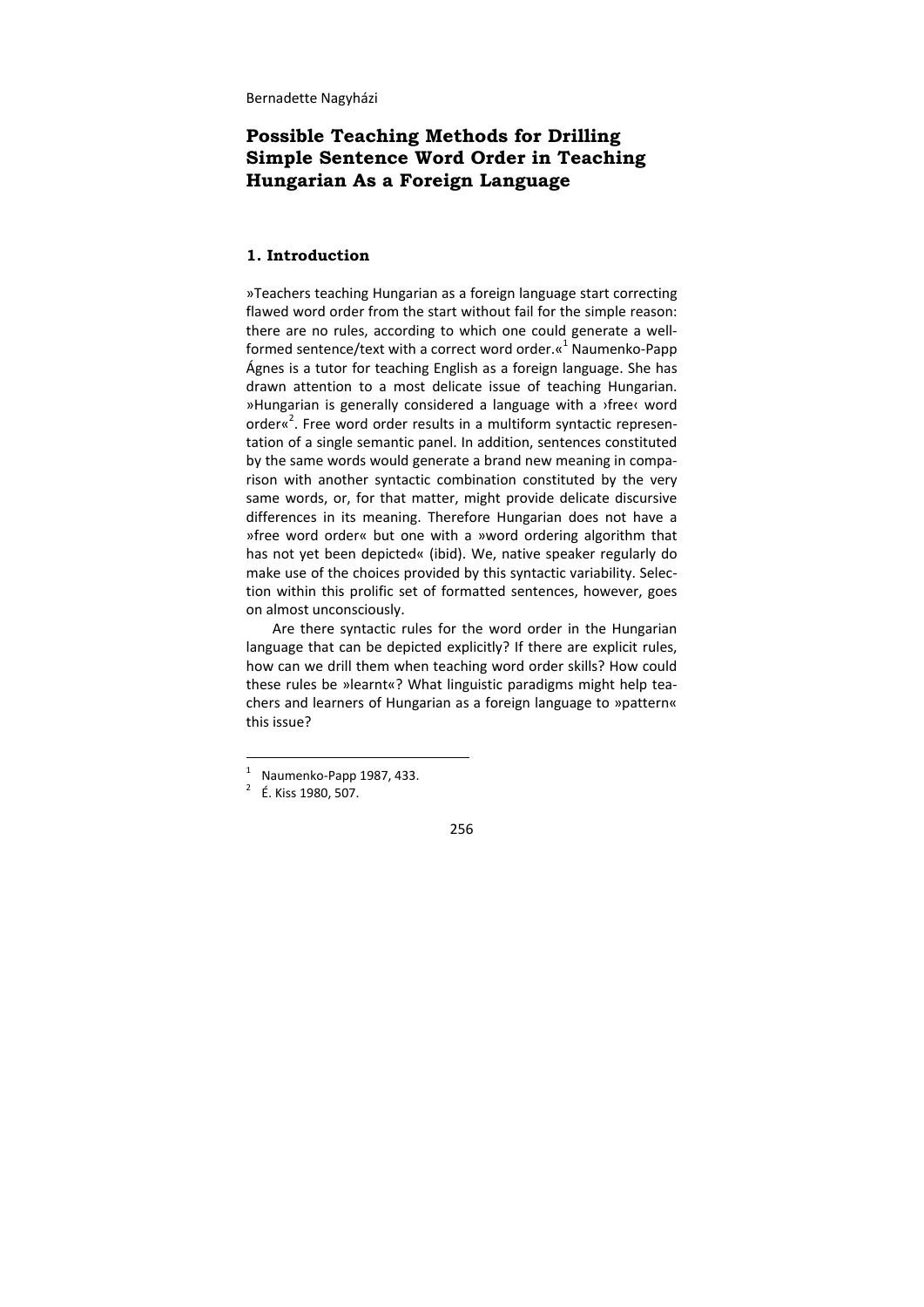This paper raises questions concerning two basic topics and provides probable solutions for them. We shall present a model that consists of 1) a set of rules promoting the generation of well‐ formed Hungarian sentences with a correct word order that could be successfully introduced in the teaching of Hungarian as a foreign language; 2) teaching methods for drilling these rules in education; and 3) a complex of applications  $-$  from flash cards to teaching software units.

# **2. Historic-Theoretical Approach**

Native speakers with use of Hungarian awareness, minds reflecting on linguistic phenomena, pragmatists have been observing the exceptional variability of word order in the Hungarian language that is quite unique in comparison with languages spoken in countries neighbouring Hungary. **The early grammars** of ours, early linguistic studies of ours were trying to establish the construction of Hunga‐ rian sentences in surveillance to the Latin language and via the conceptual network of Latin grammar from the perspective of Hun‐ garian as a foreign language to be taught in education. Linguistic research progressed with pace and without fail towards a self‐ reflective Hungarian grammar, some of the outstanding linguists have been: Fogarasi (1838), Brassai (1852–53; 1860; 1863–65; 1885), Arany (1873), Kicska (1890; 1891; 1892; 1893), Simonyi 1879; 1880; 1883; 1902; 1903), Molecz (1900) and others who were al‐ ways making some further impact on tracing Hungarian linguistic construction.

Our current linguistic theory, besides making use of the pro‐ gressive paradigms of our great predecessors, assuming a scientifi‐ cally viable continuity, acknowledging a shared interest, has also framed the Hungarian language as a possible language to be mapped via paradigms provided by most recent theoretical frameworks. There have been quite many novel conceptions to set up a new Hungarian grammar and they all have shaped an exceedingly targe‐ ted description of Hungarian syntax. They have even provided in theoretical linguistic paradigms concerning word order explanation for the development of these syntactic schemata.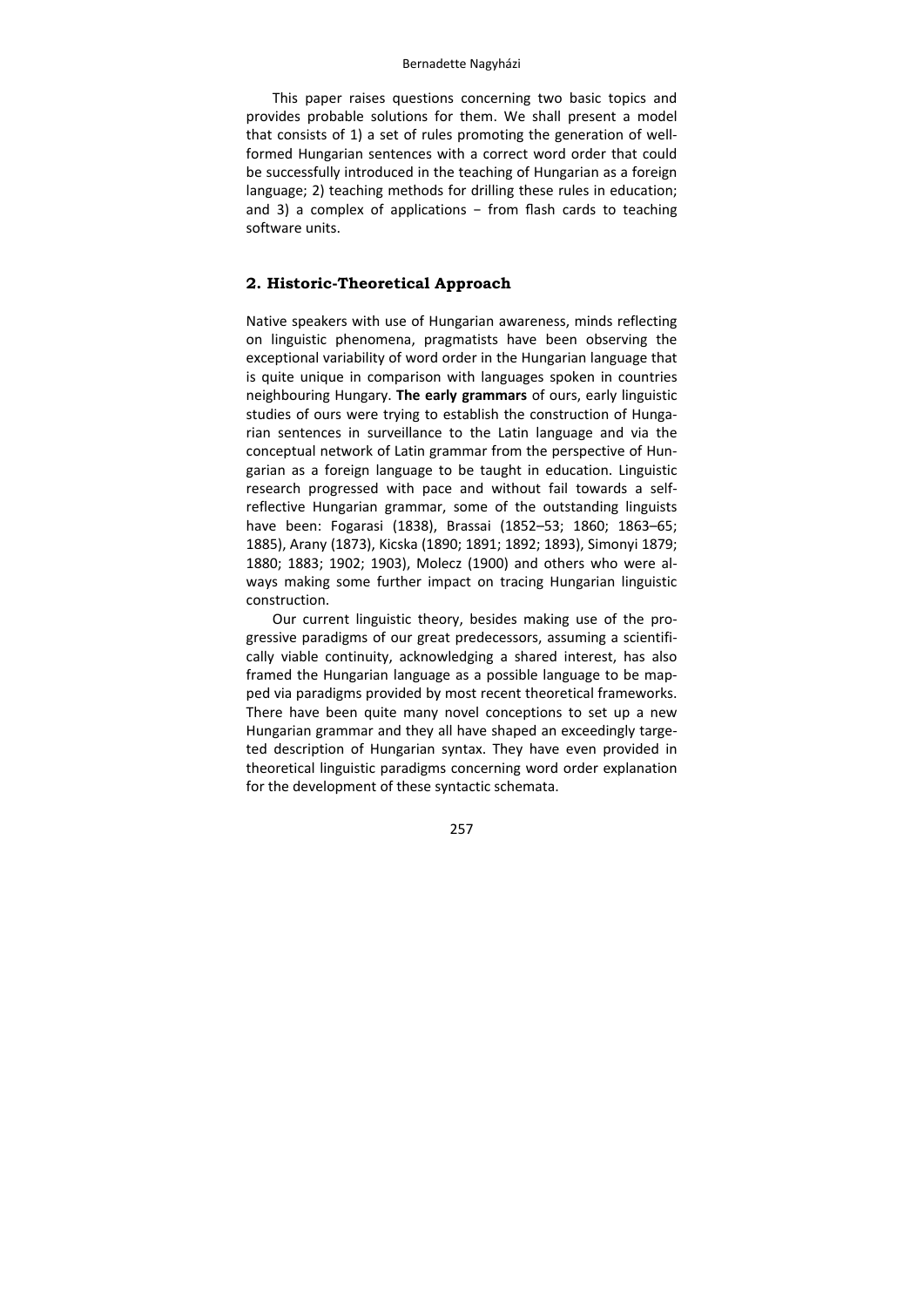The conceptual framework of this paper has been shaped by linguists researching transformational generative grammar, espe‐ cially É. Kiss (1978–2009), Alberti (1994), and Alberti/Medve (2002). Their theories have provided the most thorough generative construction of Hungarian sentences so far, supplemented by an analy‐ sis of the semantic and prosodic layers of sentences. Transformatio‐ nal generative grammar, however, has been targeting to set up a model of the inventory of all the well-formed sentences within a language via an application that will, at the same time, select and refuse flawed syntactic constructions. This scope results in such complex frameworks of rules and requires such abstract understan‐ ding of variability, in comparison to basic syntax, that it overwhelms linguistic competence accessing Hungarian as a foreign language.

The solely grammatically oriented generative syntax is supple‐ mented by a pragmatic segmentation of sentences and by a grammar‐in‐use providing pragmatic‐functional explanations that are useful in teaching Hungarian. I shall often refer to conclusions made by Brassai 150 years ago where he made his point concerning 1) »cues that sentences are suspended from and at which points they also turn around« $3$ 2) the verb at the kernel on account of Brassai's discovery, the queuing operator in actual syntactic segmentation. In addition to Brassai's paradigm I also rely on Brassai's recent followers studies, especially on *Magyar nyelvtan* (2004) by Hegedűs that provides functional Hungarian word order queuing rules. Hegedűs depicts the framework of patterns and functions. This framework, however, is heavily situation‐dependent, and, furthermore, it is combination‐in‐progress all the time (296), the rules Hegedűs (2004) has set up − however good a starting point they provide for research – are difficult to convert into actual language teaching.

Consequently, for the purpose of teaching Hungarian word order rules, we need a synthesis that merges early and recent paradigms of Hungarian word order, theoretical models that are adaptable for teaching purposes, and is supplemented by further issues that teaching Hungarian as a foreign language (hence, HFL)

-

<sup>3</sup> Brassai 1860, 368.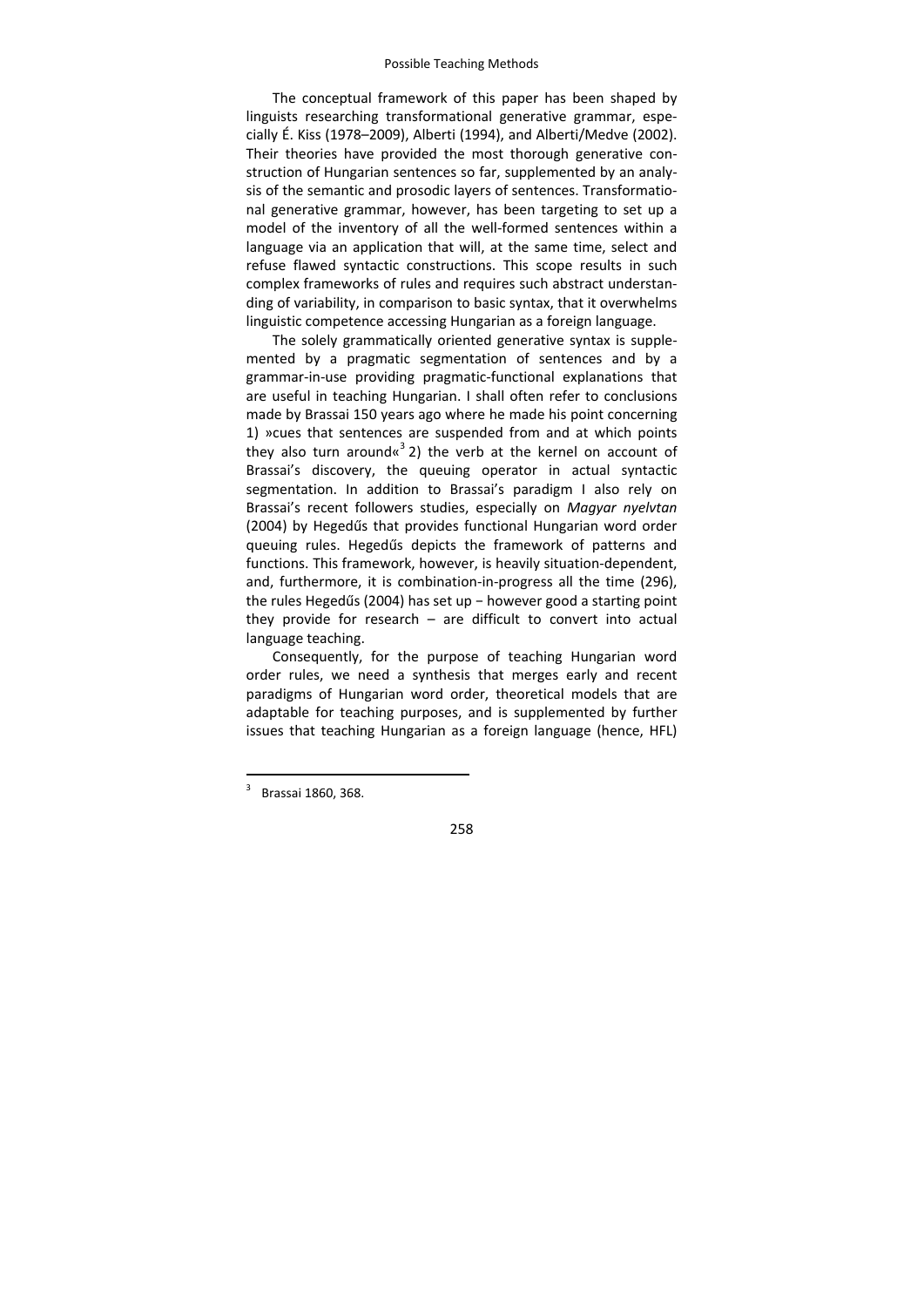cannot avoid, e.g. teaching native Hungarian, and, studies that have been done on HFL.

## **3. Native Language Approach**

The more exact a linguistic construct is the more complex explana‐ tion is needed to understand it, the understanding of which would challenge native speakers profoundly, too. **Native language skills** (native language teaching) with the purpose of educating speakers with a metalinguistic awareness is actually targeted at adapting complex linguistic description to provide junior school pupils with material fit for junior comprehension. Junior and secondary school pupils who study the grammar of their mother tongue benefit from native grammar comprehension since they, possibly, are competent enough in the objective of research, that is, their native language: the foreign language instructor may as well experiment, can play with words, syntagms so that pupils could get the construction of various structures, and specific features of meaning.

The benefit of being in possession of our mother tongue, may, however, become a drawback, when we are expected to provide explanation for the word order of our sentences. *»This sounds good.«* − We cannot refer to »feelings« when teaching Hungarian for non‐native speakers. For him one sentence sounds like another one, whether good or odd. Native language competence enables us to select structures that »sound the best« but teaching Hungarian as a foreign language needs more than this.

The first two researches I discuss in my paper target native language intuition and native language grammar competence, and their availability for the purpose of setting up a framework of rules.

## *3.1 The Role of Native Language Intuition in Selecting Word Order*

The first research has been measuring how far a Hungarian native speaker can make his way in the profusion of Hungarian word order constructs, and looking for syntactic constructs that are favoured by native speakers. I selected interviewees for my experiment at ran‐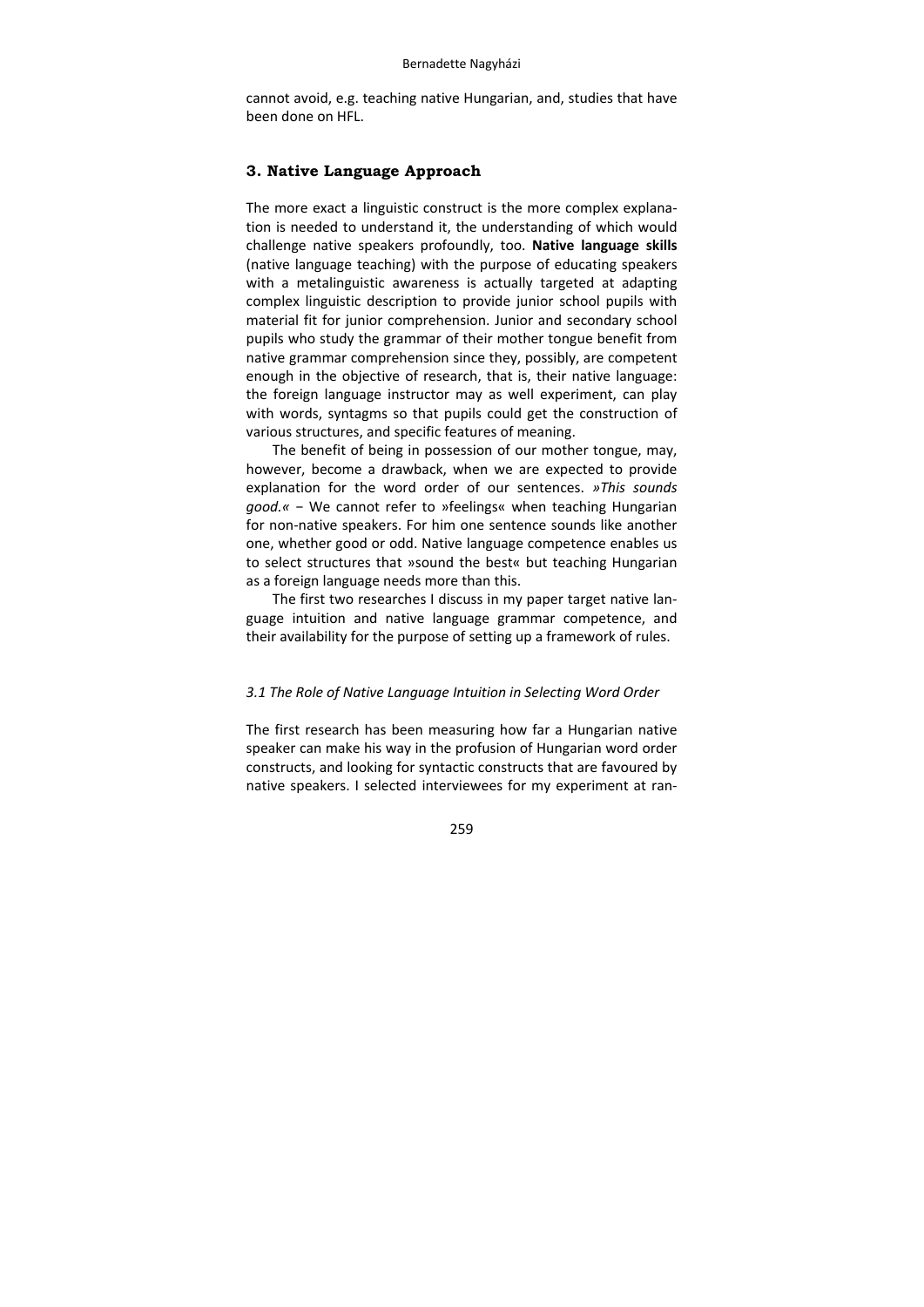dom from my mailing list and via a social website: I asked them to explain the representations of a single sentence with all the possible word order variations. A sentence consisting of five elements would make 120 permutations each of which is, provided certain criteria suffice, well-formed, grammatically correct, with a proper word order, and meaningful. In this experiment I was monitoring whether the interviewees recognize and depict the focus in a sentence that is without context and social linguistic, pragmatic embeddings; would they track any difference between neutral statements and the ones with an emphasis? Which word order sequence would they consider the most acceptable and the most regular one from the variations of the same sentence with a unanimous meaning. 62 questionnaires were returned. I checked them for choices dependent on native language intuition with reference to the sentence featuring on the questionnaire. The sentences consisted of identical elements s (*teszi, a pinc cér, a sütemé ényeket, az as sztalra, ebéd után*), yet the vast majority of the interviewees have recognized the correctness of these sentences with various word orders, irrespective of their being either neutral or having an emphasis. Without the support of situation and context the most difficult to decide on the grammatical correctness of sentences were sentences starting with the verb: 7-7 (11 %) of the interviewees have judged the two sentences starting with verbs to be correct.

The task to depict the focus has also verified the previous result: native speakers - just like I had expected - could hardly depict the verbal focus in the two sentences starting with verbs in the focus (16,6 %), while they have depicted foci for the subject, object, local and time adverbial segments correctly - 50,76 %.

Choices related to sentences with an emphasis proved my hypothesis: there are constructions that native language intuition accepts more regular and easier to comprehend. The experiment has shown that the following sentences can be considered to be structures that native speakers prefer (the most preferred sentence and the second best one:

- time adverb + subject + focus + VP;
- sub bject + focus + VP;
- focus + VP.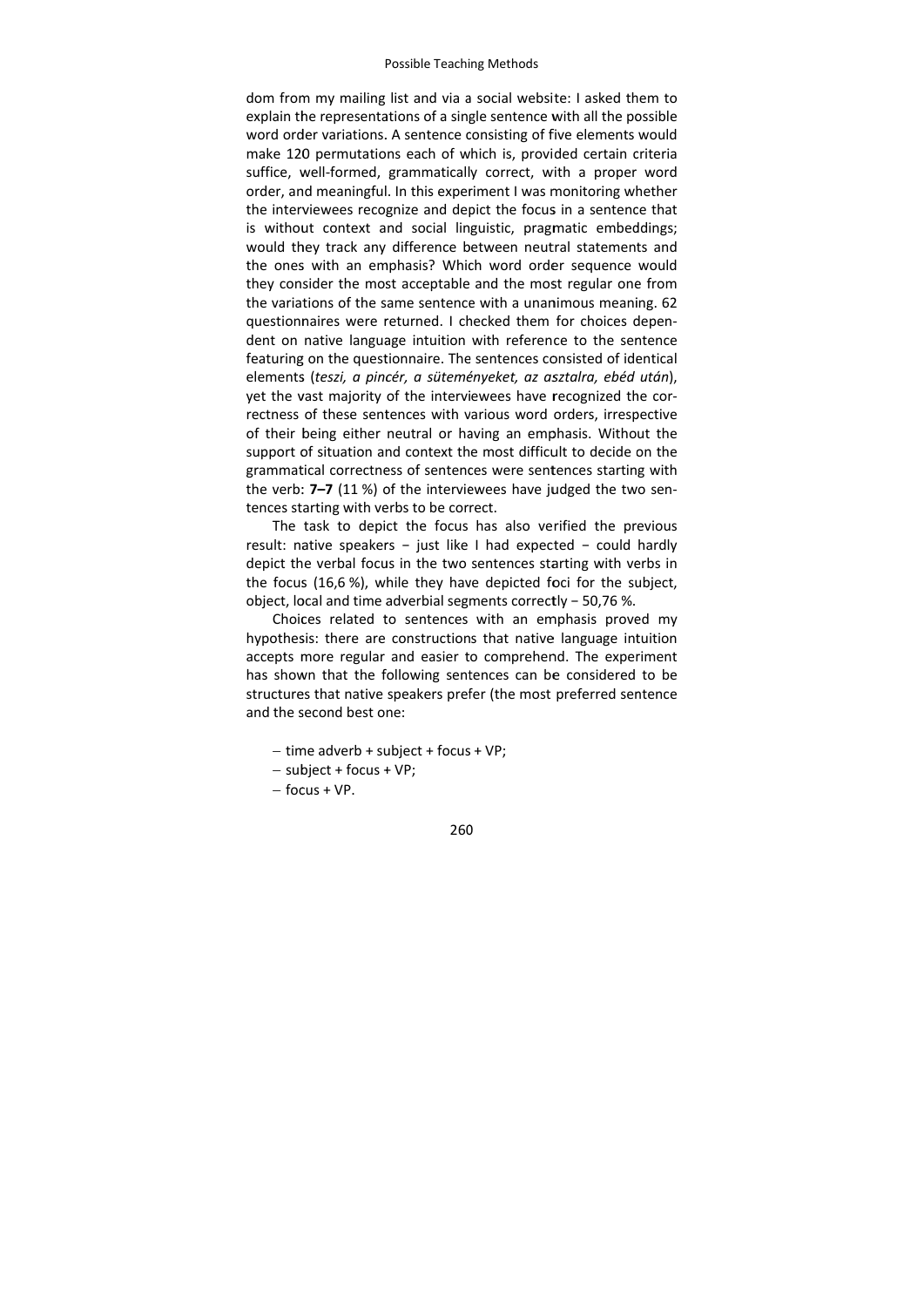Considering neutral sentences have also resulted in similar cues: choices, however, were more unanimously marking preferences: according to them, native speakers consider the following schema the most regular one: »regular« *T (topic) + Q (quantor) + F (focus) + VP* (**36** most regular, **8** second most regular). On the whole, the schema, *time adverb + subject + place adverb + verb + object* schema is considered almost as regular as the former one (**14** most regular, **26** second most regular).

I rely on the conclusion of this experiment when I am setting up a rule for the purpose of teaching EFL which promotes the genera‐ tion of the syntactic construction that has been considered the most regular one in the experiment out of the many possible choices.

# *3.2 Native Language Learning and the Choice Made by Native Language Intuition with Reference to Free Word Order*

My second experiment concerning the mother tongue also measu‐ res »standard native speaker« word order competence: what abstract schemata does a Hungarian native speaker with average education get access to concerning word order, and, what does he think of the free choices with word order in Hungarian. For this purpose I have asked students whether had studied any word order rules ever before, and I also enquired them about their attitude towards Hungarian word order.

I had presupposed in this study (187 students participated in the study, filling in questionnaires) that students I interviewed had not learnt word order formation rules in grammar classes, they would not be able to list rules like that, and, that they were holding the view that there were no rules supervising syntactic construction for word order.

The outcome of the experiment seemed to provide me with ambiguous figures. The 52 % (88 persons) of the respondents recal‐ led that they had studied Hungarian word order rules in grammar classes, 73 % (138 persons) also thought that Hungarian word order construction was processed according to rules. A detailed analysis of the answers repainted the picture, though. Considering the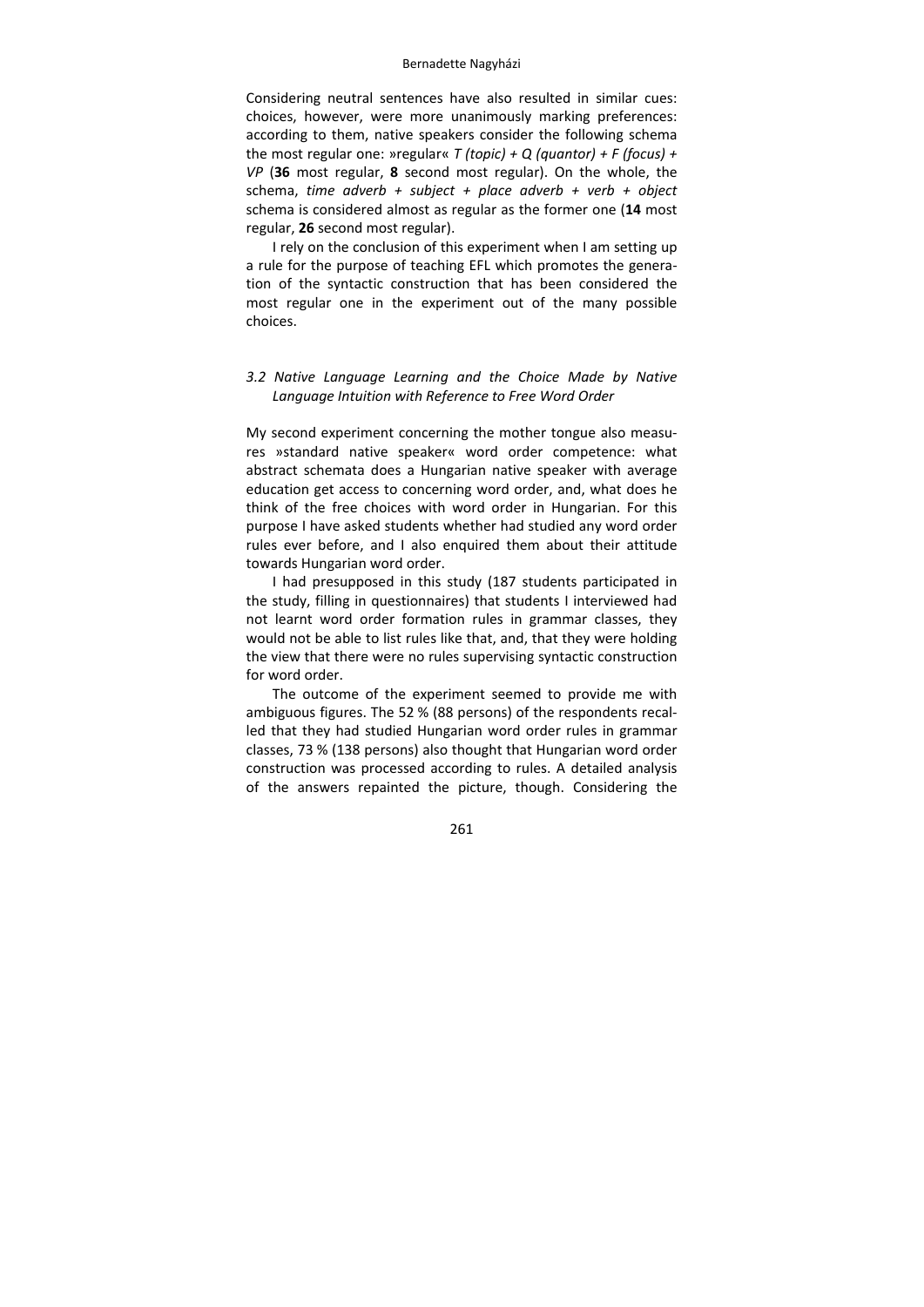students who »had studied« word order rules there were only 10 persons (11 %) who could also provide effectively relevant and correct word order rules (*correct answer*); further 10 of them provi‐ ded at least one correct answer or element, that is, these students »knew something by instinct«. While, on the other hand, 61 % (67 persons) of the ones selecting »yes« either did not answer, ans‐ wered that he did not know, declared that it was irrelevant, or provided a bad answer, or, for that matter, he had learnt that word order was free, by the rule.

In the second set of questions I inquired about the individual perspective of each student. 138 students (73 %) declared that there were rules for word order. And in their commentary they provided me with 145 data. These figures, by ratio, resulted in similar scores according to which there are more students by one third who are convinced that there are word order rules in the Hungarian language than the number of those who have actually studied these rules. From their commentary I have learnt that answering the second question only 10 % (14 persons) of them listed effective word order observations, 11 % (16 persons), on the other hand, provided observations that were partially correct, and each of these latter students provided either the interrogative construction or a well‐formed variation of the sentence with emphasis for an example. Altogether 6 of the students (4 %) considered Hungarian word order free. 32 students (22 %) ignored the space left for commentary; the rest  $-77$  persons, 53 % – provided a genuinely mistaken answer (*wrong answer*: 23 %; *irrelevant answer*: 13 %; *unaware*: 17 %).

My research supports the hypothesis according to which native speakers mostly provide well-formed sentence constructions via unconscious generation which process he would not be able to account for either with reference to his grammar studies with refe‐ rence to his native language intuitions. An awareness of formerly intuited rules of the native language and targeted language use, however, can bring about a good proper native linguistic performance and may also considerably gear the effectiveness of learning foreign languages and, also, the effectiveness of teaching one's native language as a foreign language to non‐native speakers.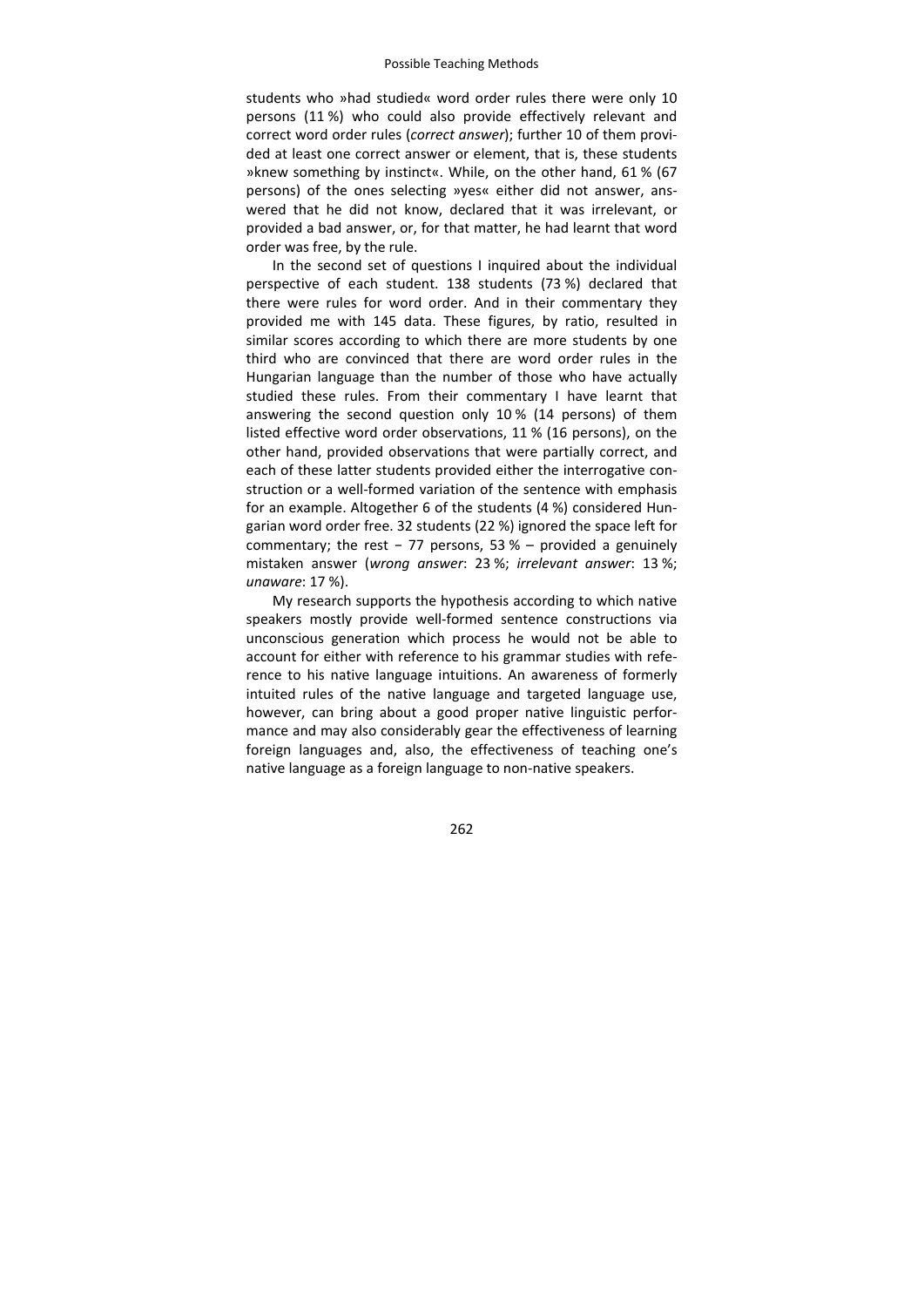# **4. Teaching Word Order in Hungarian as a Foreign Language**

The question is how we can introduce word order in HFL classes. The issue has been cropping up ever since the early grammars and there has been a demand for sufficient methodology communicated especially in recent HFL methodology studies. Teaching Hungarian as a Foreign Language methodology is still incomplete, however, there have been innumerable teaching guides and studies published to help teaching in this field. Some of the authors have made pro‐ gress on word order within the framework of the overall process of language teaching, declaring basic principles<sup>4</sup>. Others have been researching way of making use of the paradigms of general linguis‐ tics in teaching Hungarian<sup>5</sup>, while in 2006 a teaching manual was published − the first one to provide, however shortly, functions and word order formation rules fit for teaching<sup>6</sup>. And there have also been studies concerning specific cases of word order published that have been shaping those issues that have to be considered by every teaching word order formation model. A most urgent issue among them is the timing of introducing word order schemata in teaching, its methodology, the principle of gradation, using heuristic scena‐ rios, applying contrasting presentations to filter word order, com‐ municative pragmatic classroom work framed in dialogues, and, also, an emphasis on the importance of drilling.

Approved Hungarian language course‐books that have been in use for long reflect the suggestions, demands and perspectives of practicing language instructors. Some of them step forward with a direct claim for word order skills to be introduced in teaching HFL. C.f. Színes magyar nyelvkönyv<sup>7</sup>; Hungarian in Words and Pictures<sup>8</sup> ; *Itt magyarul beszélnek*<sup>9</sup>, the recent *Új színes magyar nyelvkönyv*<sup>10</sup>

 $\frac{8}{9}$  Erdős et al. 1986.<br> $\frac{9}{9}$  Kovácsi 1993.

 $\frac{1}{4}$ <sup>4</sup> Hegyi 1976; Giay 1997, 1998, 2006.

 $\frac{5}{6}$  Kovácsné 1985, 1988; Naumenko-Papp 1987; Rózsavölgyi 2002.

 $\frac{6}{7}$  Szili 2006.

 Erdő<sup>s</sup> et al. 1979. <sup>8</sup>

 $10$  Erdős 2007.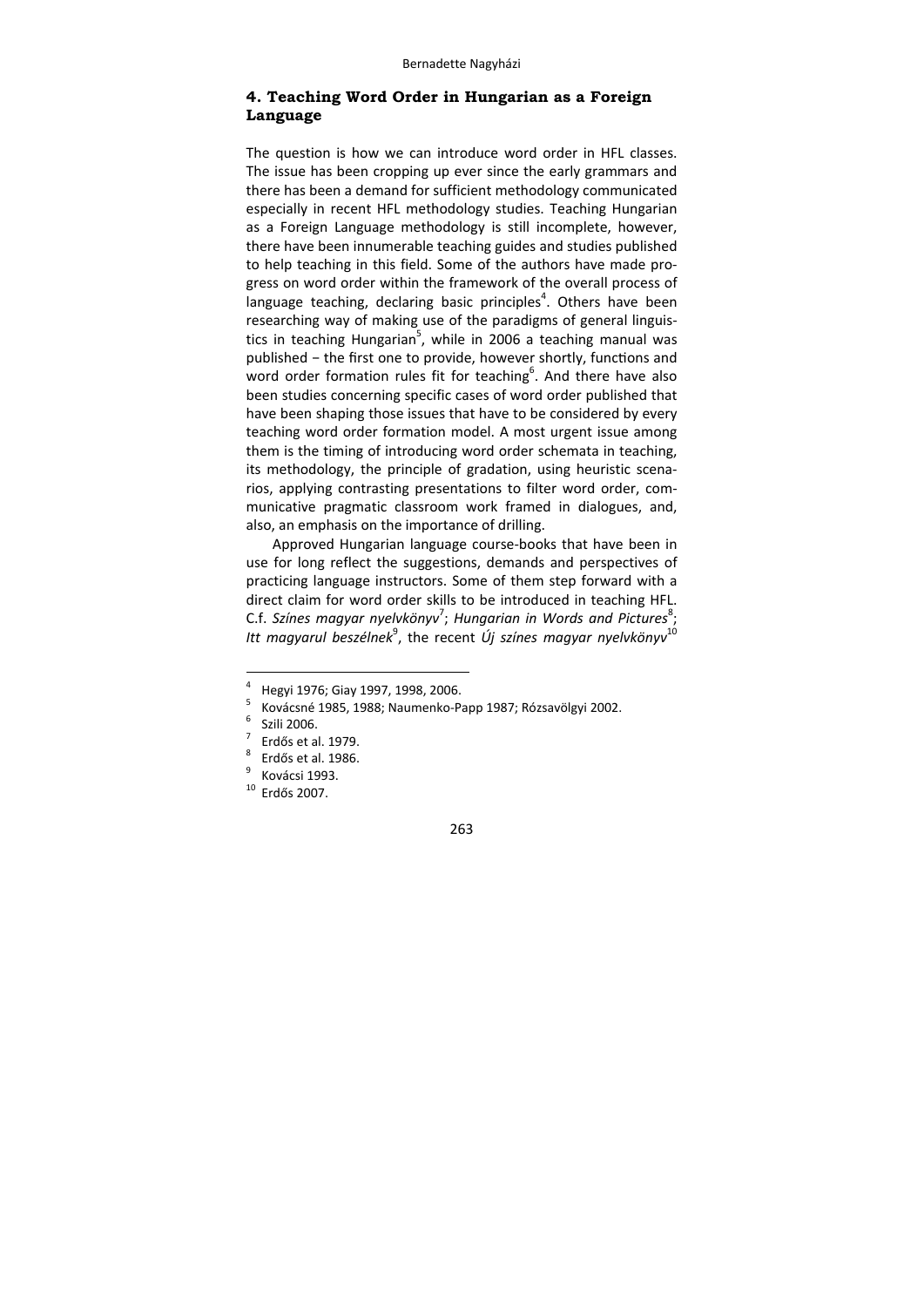and – partly – the first volume of *Hungarolingua*. Further addendum and summary with reference to the Hungarian language is provided by *Küszöbszint*<sup>11</sup>, which summarizes references for the teaching of word order within Hungarian as a foreign language. A thorough overview of the way these language course‐books handle word order marks such challenges as timing the introduction of word order skills and drills, representing word order formation rules; the nature and conception of rules depicting positioning sentence func‐ tions; the question of the sole status of the verb, and its immobility within syntactic construction, and, the mapping of those pragmatic features that rule the construction of word order in Hungarian. We might as well set up a paradigm of word order formation that, from the start, guides the language learner in the making of sentences, yet would overwhelm the learner's Hungarian competence‐in‐ progress with excessively complex formulae. It could still be a transparent skill which is based on intelligible linguistic principles.

# **5. A Model for Introducing Hungarian Word Order in Teaching Hungarian as a Foreign Language**

The objective of my paper was to set up a model that can guide both tutor and learner of HFL ruler‐style: we map a complete frame‐ work of word order formation rules that is fit for teaching and lear‐ ning; it urges sentence formation awareness from the very begin‐ ning both in teaching and in learning, and will be guiding the lan‐ guage learner through the abyss of multiple choices safely toward a single sentence construction that would represent truly represent his intentionality.

# *5.1 Ground Rules for the Introduction of Teaching Word Order Formation*

In this paper I have undertaken some major work to be done. I have already indicated that the ground rules for a model of such nature

-

<sup>&</sup>lt;sup>11</sup> Aradi/Erdős/Sturcz 2000.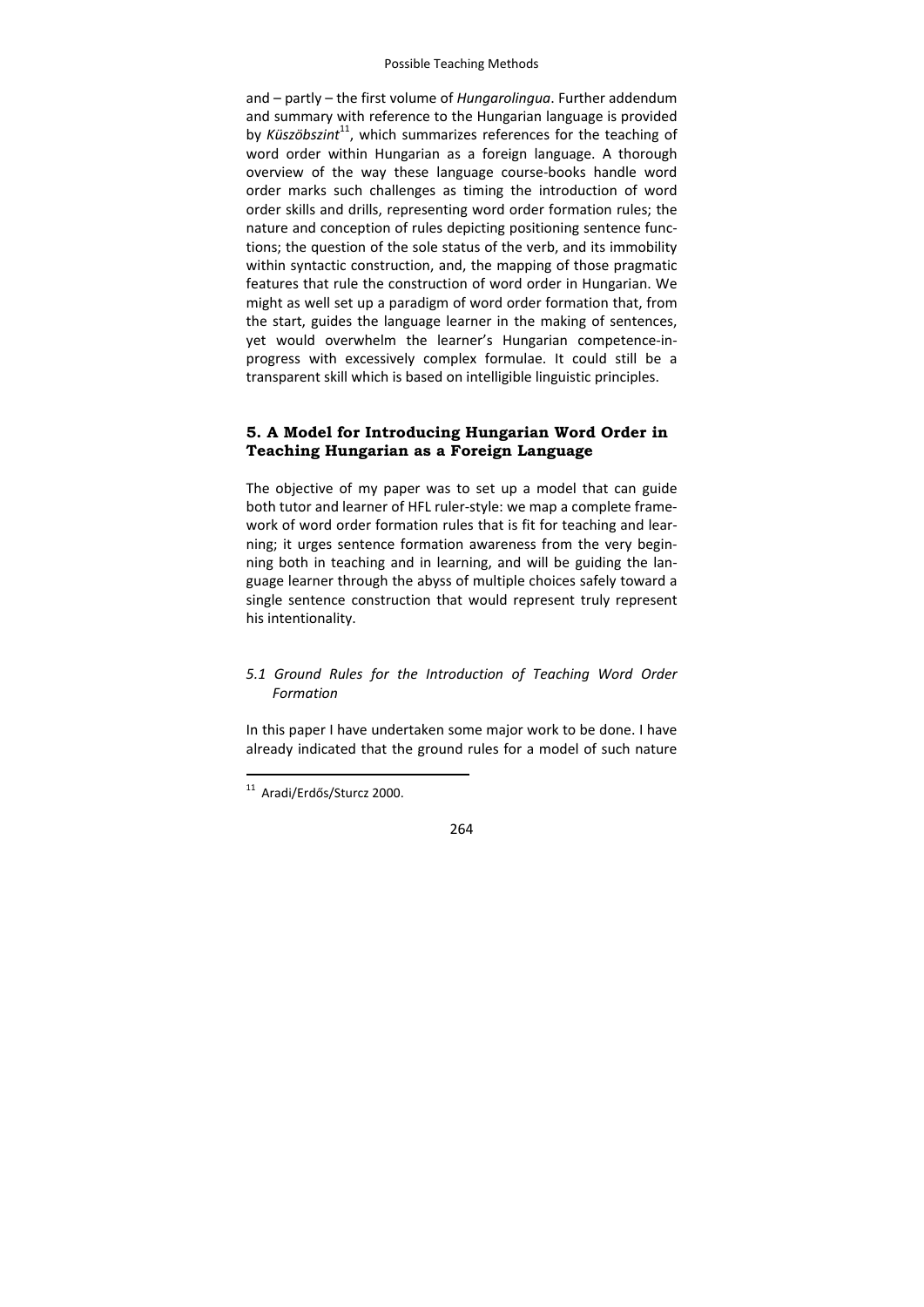and scope interface with innumerable co-fields in linguistics: this paper refers to discoveries and notes provided by early predeces‐ sors; it relies on most recent research done in linguistic theory which theories have deconstructed Hungarian sentence patterning a couple of times and from various perspectives during the last 30– 40 years. This approach cannot help − and is also keen on − relying and building on native language intuition, especially while tracing preferred patterns, and relying on studies done within our hosting paradigm, teaching Hungarian as a foreign language, and, in addi‐ tion, on Hungarian tutors' experience gathered during decades, and some of them providing paradigmatic methodology.

This teaching word order formation programme is based on the hypothesis according to which word order formation and sentence construction (also) have to be introduced in teaching Hungarian as a foreign language. We have surveyed historical trends but current Hungarian theoretical approaches obviously mark that it might not be simple to establish rules that are fit for teaching. Hungarian linguistics does not hold the view that with the exception of the stressed word and that of the verb the rest »might traffic forward, within, and backwards depending on which position would crop up in the speaker's mind  $x^{12}$ . On the contrary: the profusion of varieties indicate an underlying system of word order formation $^{13}$ , and during the last 30 years Hungarian linguists have reached the depth of this closeted framework. Hungarian sentences are characteristi‐ cally generated via two constitutions: the beginning of the senten‐ ce, the word order of the segment before the verb, is bound<sup>14</sup>; freedom of word order is available for the »tail of the sentence« exclusively: it is the privilege of the extension after the verb to the right hand. Some linguists<sup>15</sup>, however, claim that there is bound word order in the right hand side of the sentence, after the verb − this is verified on the pragmatic »surface« in language use, suppor‐ ted by data concerning sentence construction preferences (see my research). A teacher who teaches his mother tongue to non-natives

 $12$  Fogarasi 1838, 243.

<sup>&</sup>lt;sup>13</sup> É. Kiss 1980, 507.<br><sup>14</sup> É. Kiss 2006, 2; 23.<br><sup>15</sup> Varga 1981; 1982; É. Kiss 2006; 2009.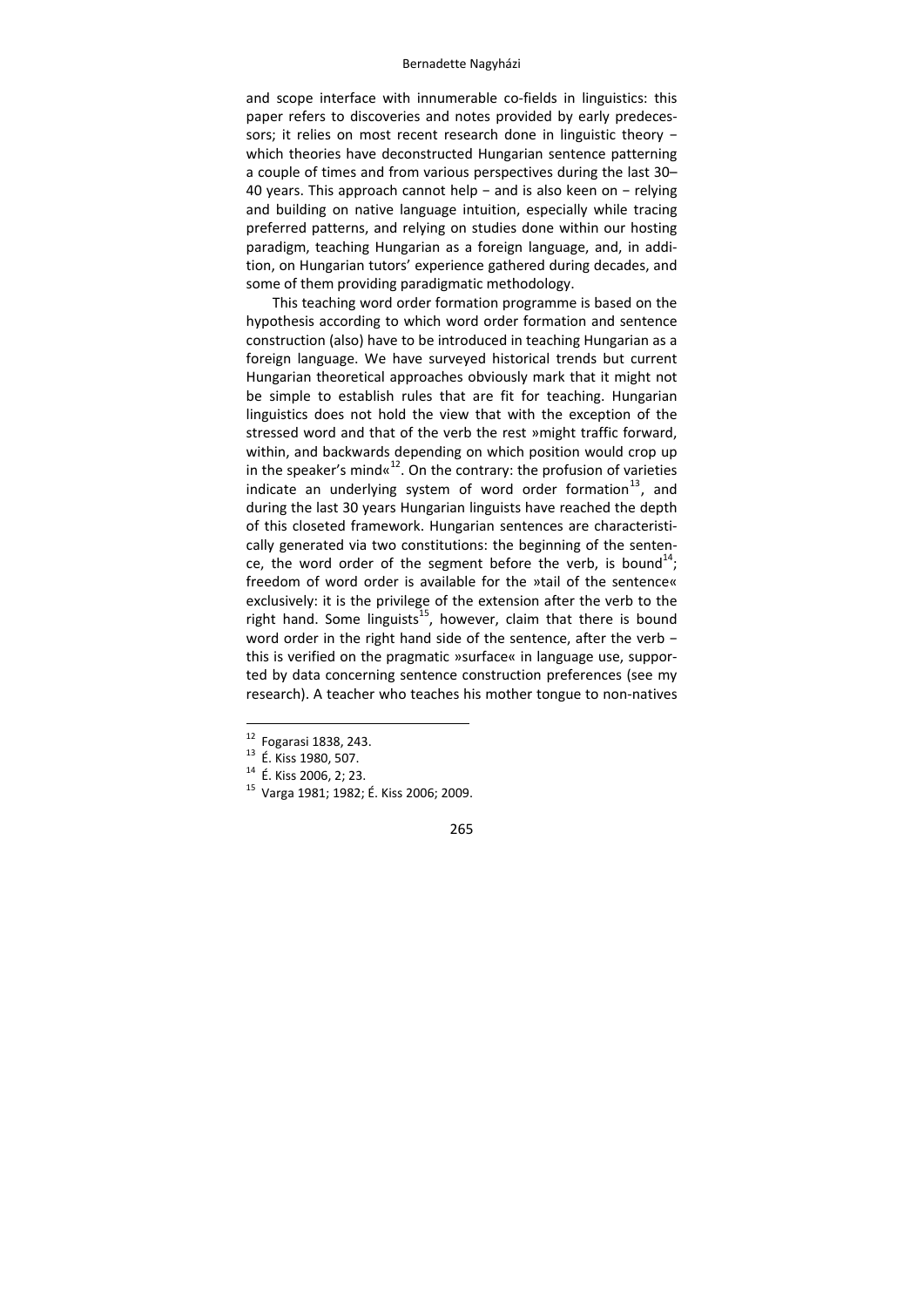as a foreign language has to step out of the magic closet of native language intuition so as to be able to present the most suitable − representative yet not exclusive - sentence construction within a scenario.

# *5.2 Methodology Proposal for the Teaching of Word Order Formation*

The model summarizes the results of multifaceted research and presents a methodology for the teaching of word order formation that has an extra feature: it has been shaped and developed for ten years in scenarios of practical language teaching via success and failure, through many of them paced by learner-instructor interactions. Instructor–instructed, asking–answering − this cast of roles has been the other way around with word order formation rules: the language was curious about the reason why one of his senten‐ ces was incorrect while the other one was correct - which one should be relied on when forming a third statement? The tutor, then, started to be desperately looking for the answers for these many issues. The model for the teaching of word order formation I am presenting in this paper has been filtered in many ways in language classes and has been proved fit for teaching, learning: it provides rules for word order formation and is supplemented by teaching aids starting from flash cards via making use of colours to the experimental word order formation tutoring software.

The model regenerates in every new teaching scenario and shapes in accordance with the Hungarian language competence of learners from the very start. Whether we want it or not, when we introduce ourselves at the very beginning during the first Hungarian as a foreign language class we have already been teaching word order formation. When we utter the simple sentence, »*X. Y. va‐ gyok*« we flash three characteristic features of the Hungarian sentence. We do not use a first person singular subject, and in the lack of this we do not start the sentence with the verb, either: we issue the most important information of the speech act, that is, our name, at the beginning of the sentence. This construction almost unnoticeably generates a neutral, stressed three‐part statement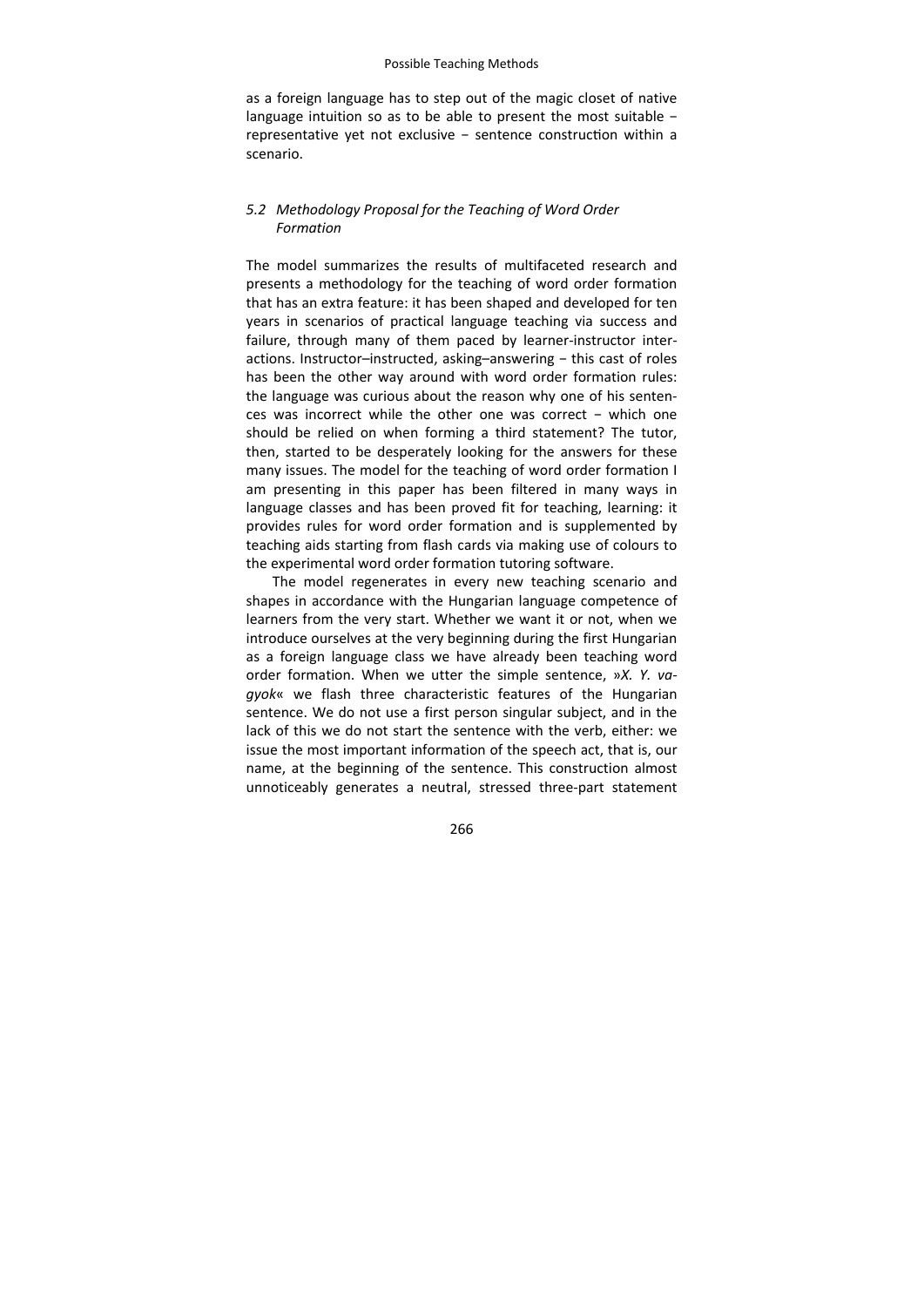containing a name, and either a place adverb or an indirect object that is not determined by a definite article. The basic didactic principle of the model is a stepping forward carefully – and gradually − up on this imaginary winding staircase that drives the learner towards the heights of long meaningful well‐formed statements. Novel syntactic structures generate and extend from former simple ones we can again and again have a look at the former step, at a now familiar word order formation rule. With the introduction of the time adverb and the verbal prefix our student is ready to make a statement via a five‐part syntactic construction. The five parts, however, can naturally be extended: at certain functions various parts can be inserted in the construction. The same rules suffice − with a couple of addenda − for this purpose. The rules do not ignore the primary objective of sentence formation, that is, communica‐ tion, telling. They provide, at an early stage, a choice for the forma‐ tion of interrogatives, answers, for the expression of specific inten‐ tional modalities (e.g. negation). The aim of the model is to make the rules and the methodology we propose for the introduction of these rules match every possible teaching scenario, every possible language instructor and course‐book. Consequently we provide modules that do not rely on any specific prior grammatical compe‐ tence because the routine of application is not in surveillance to either grammatical structures or elements but to the intentionality of the speech act. The formation rule of a three‐ or four‐part sen‐ tence can be introduced even if the learner is only familiar with a sole type of adverb, and, for the purpose of the model that is irrelevant which type of adverb that would be.

In this rule formation routine we can witness the formation of four rules: 1–2) rules I and II for neutral statements with stress and without verbal prefixation; 3) rule III for neutral statements with verbal prefixation; and 4) rule IV for statements with stress and with verbal prefixation. One of the benefits of the teaching word order formation model is that it provides as much information for learners as much information they are ready to make use of at the given level of linguistic competence of theirs. This is the reason why word order formation rules start out at the modelling of three‐part neu‐ tral statements and slowly arrive at the point where a total frame‐ work of formation rules can be set up *(figures 19–22)*.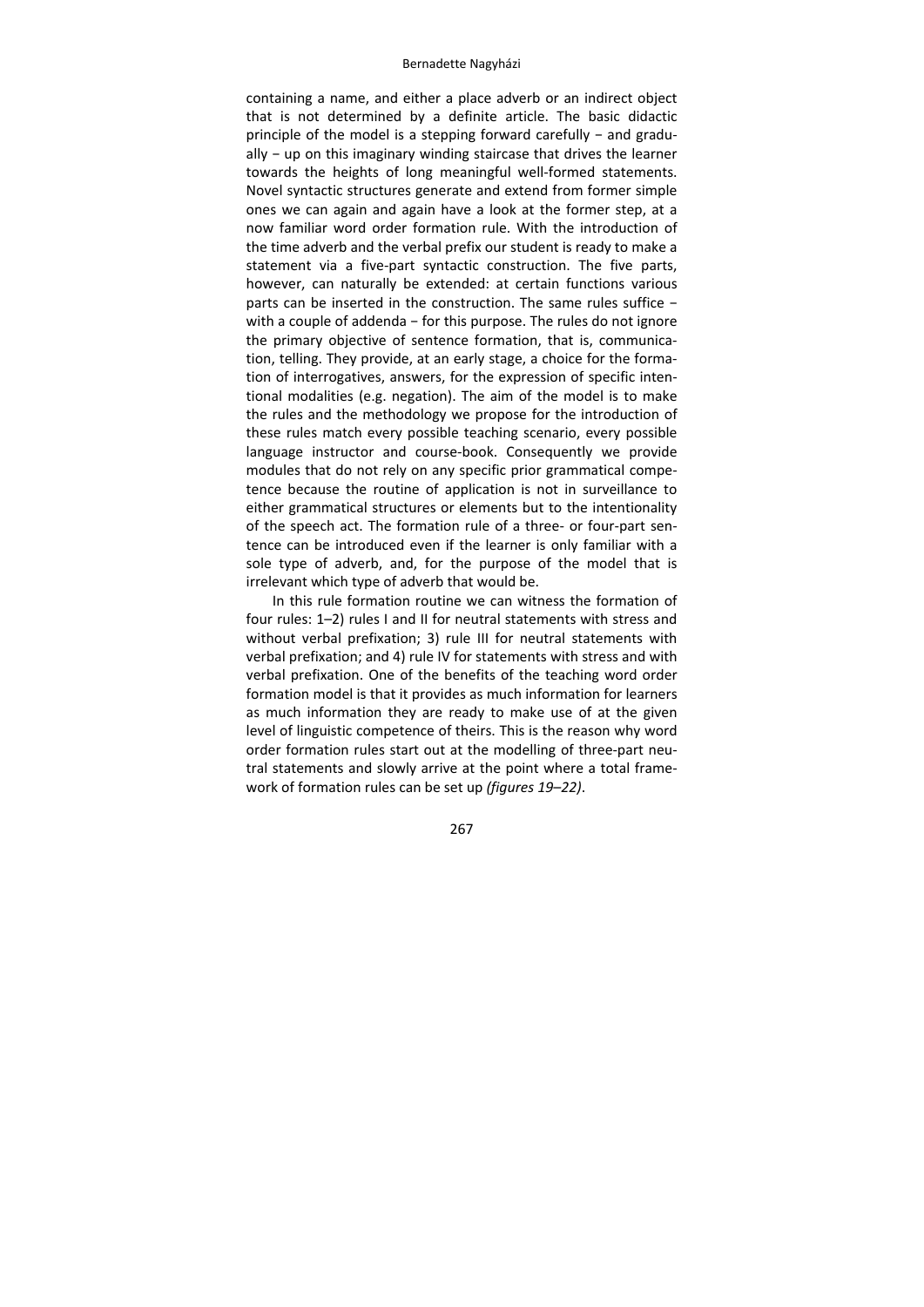The initial three-part statement is gradually extended into a four-part construction and, with the entry of the time adverb; it extends into a five-part construction. This paradigm does not position a particular part of the sentence, but a functional part within a sentence. At the initial position of the sentence we reserve the initial word status for the subject (positions 1) which is not obligatory and which can only be preceded by the unstressed time adverb determining the overall clause. At a later stage the initial subject position can be preceded by any anaphoric part of the sentence. This latter unstressed position is marked by the label, »position 0«.

When teaching Hungarian as a foreign language it is extremely important to focus on the rule that in the Hungarian language we have two elements that especially imply a bound word order: the verb and the element preceding the verb. These elements take position 2 and 3 in the position‐mapping of sentences. Position 2 is functionally the most focussed distinguished one the depiction of which in sentences with a stress is easy: this is the position that is the locus of the most important word/phrase to be emphasized in sentences with a stress. This position also deserves our attention in neutral statements. When the position is filled in the SOV feature of the Hungarian sentence is complete.

Position 3 is reserved for the verb, but for that we have to take a detour: course‐books drilling word order formation and, also *Küszöbszint* features a fixed position for the verb that never changes in any case; this entails extra rules in case of verbs with stress − that is the verb with stress, unlike other elements with stress, claim rules of its own. This may bring about systematic insecurity in the lear‐ ners' heads. This specification, however, seems to be unnecessary. It is simpler and easier to learn if we make position 2 preceding the verb the place for the element with a stress irrespective of its word class and the function it has with the syntactic construction. So we move the verb from its assigned position 3 in order to be able to describe every syntactic construction with a stress with the same rule. This saves us the unsolved problem we have seen with other concepts: the verb is not in a privileged position any more: it will not be receiving rules that would be different in comparison with the rest of the words and constructions. And this might make the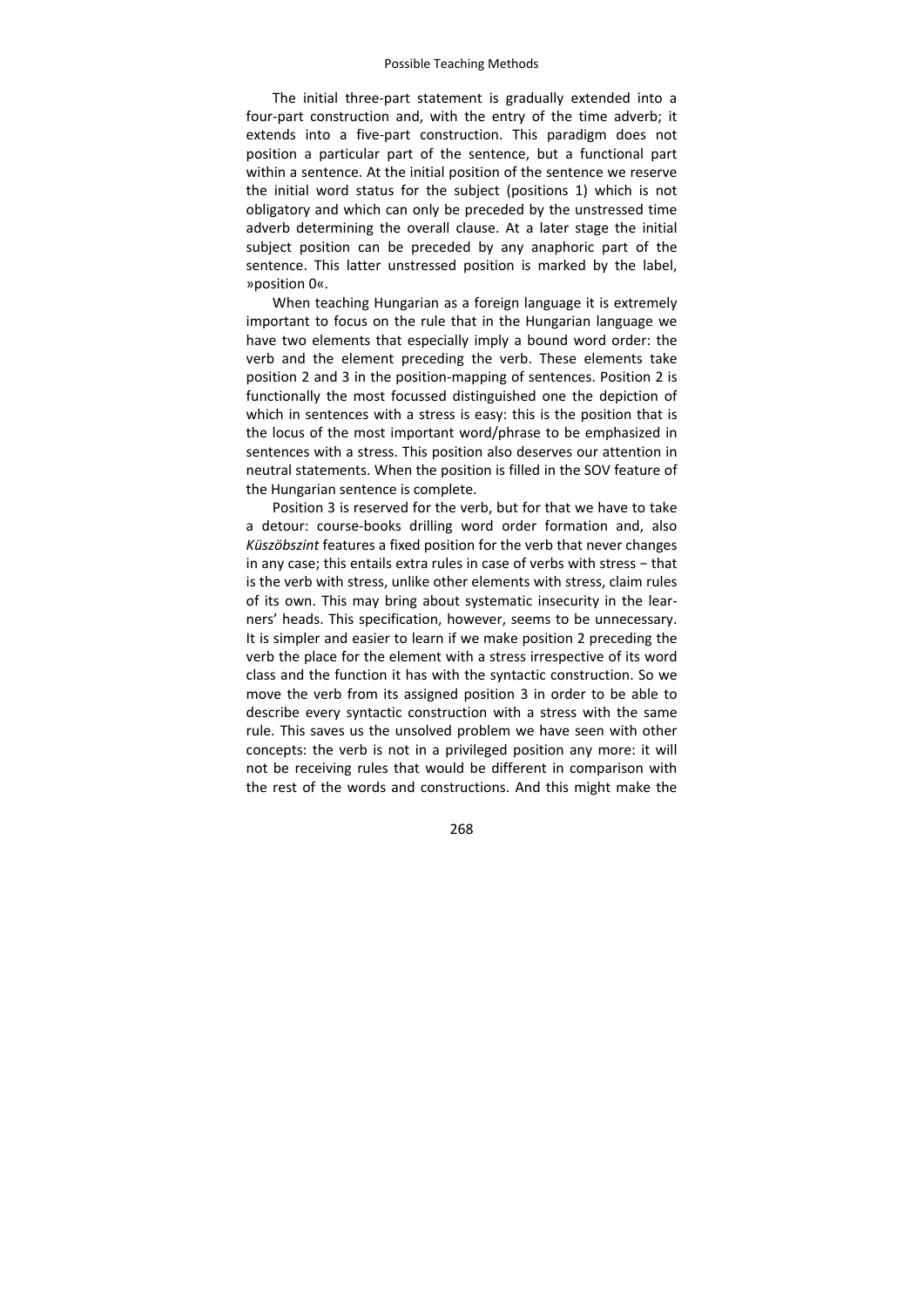framework of rules simpler and more transparent for language learners.

Finally in position 4 which is not extended any further, the construction of the sentence is completed by elements without stress that are neutral with reference to word order.

These positions – the sentence construction constituted by 5 positions – are fit for elementary level sentence formation. We have provided altogether four word order formation rules at the elemen‐ tary level. Our learners have participated in the making of these rules: we need two rules for neutral statements − where the unstressed verb with prefixation claims for an extra rule; we can also shape sentences with stress via two formation rules irrespective of what function these sentences with stress perform.

## *5.2.1 Word Order in Sentences Without Verb Prefixation*

The filling in of position 2 is also obligatory in **neutral statements**: this will realize SOV word order that is primarily characteristic of Hungarian (however, not exclusively characteristic). There is some kind of queuing for the fulfilment of position 2 within the sentence: the unstressed object undetermined by the definite article before the verb to be followed by a inessive place adverb, or, in case we do not have these, a place adverb in ablative or lative, or, in case we do not have them either, a complement may crop up semantically modifying the verb *(figure 1)*:



Figure 1: rule I – Basic word order for neutral statements

In case of **sentences with stress** we suggest to start with a question answer panel. It is the question word or the answer which is the most important element. And this way the stressed word order within **interrogative** sentences and affirmative/negative **answers** could also be explained. Statements conveying new information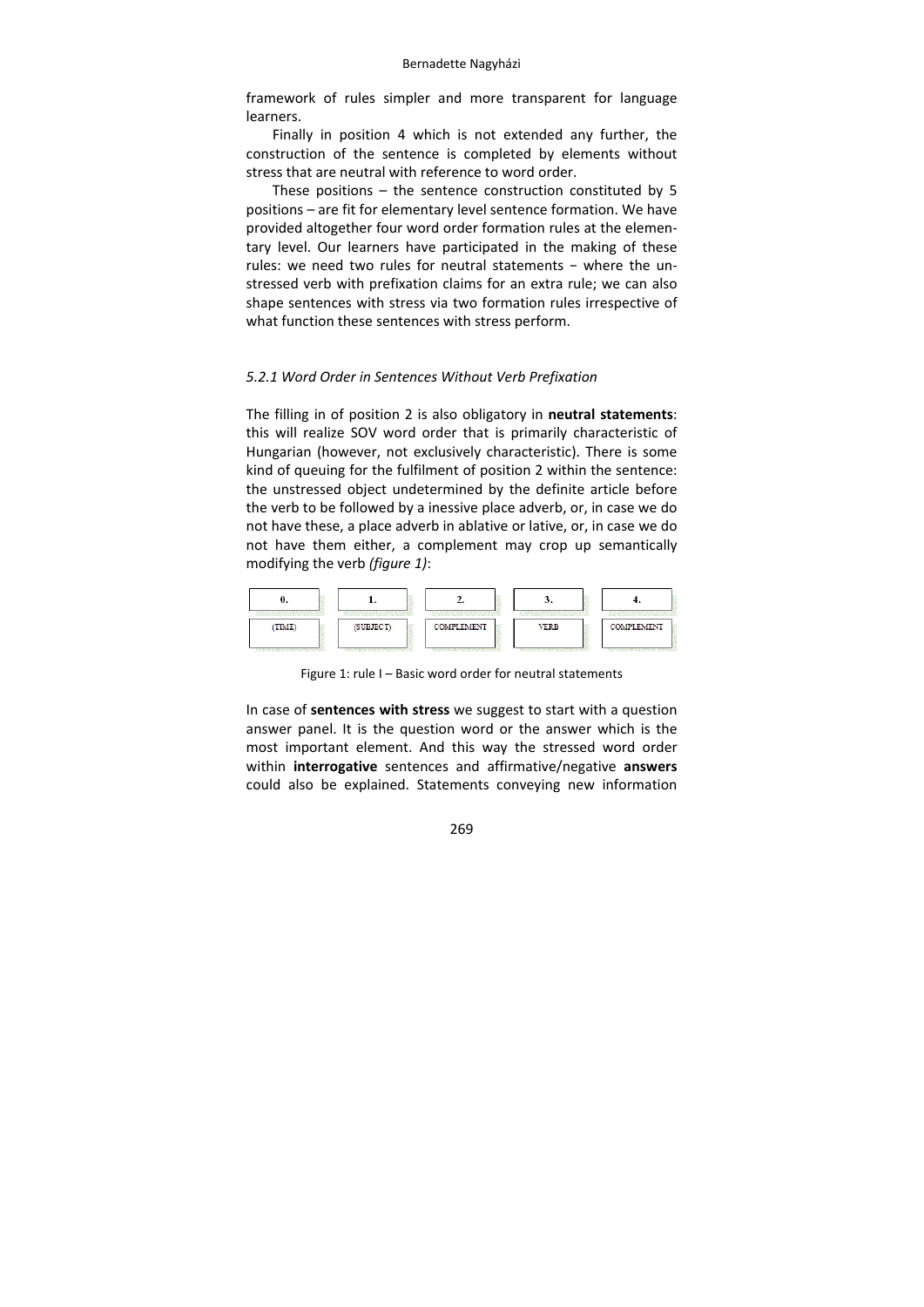also get stressed in the second position. The fourth case of stressing is **negation**: we started out negating parts of the sentence in sentences without verbal prefixation. Transformations in this construc‐ tion matches »stress rules«, we have already depicted quite well. Relying on this we transfer the verb to be negated from position 3 to the position with stress. So we do not need a new rule for the verb; and the transposition of the verb is coherent with the trans‐ ferral of the verb to initial position used in transformation genera‐ tive notation (*figure 2*):



Figure 2: rule II – Basic word order in sentences with stress

## *5.2.2 Word Order in Sentences with Verbal Prefixation*

Verbs with prefixes seemingly do not match the framework so far set up. In case of verbal prefixes learners have to become familiar with various new aspects (e.g. marking direction, word modifier, perfecting function) which are extended with verbs with prefixes in neutral sentences. In sentences like this a new element is added to queuing for the position 2 which element has not yet been there but from this moment on it precedes the rest of the words. In neutral sentences the verbal prefix is exclusively positioned before the verb. Besides, it closely attaches to the verb which is marked both in spelling (prefix and verb making up a single word) and in word order formation routine (concatenating two positions (*figure 3*).



Figure 3: Rule III – Basic word order in sentences with verbal prefixes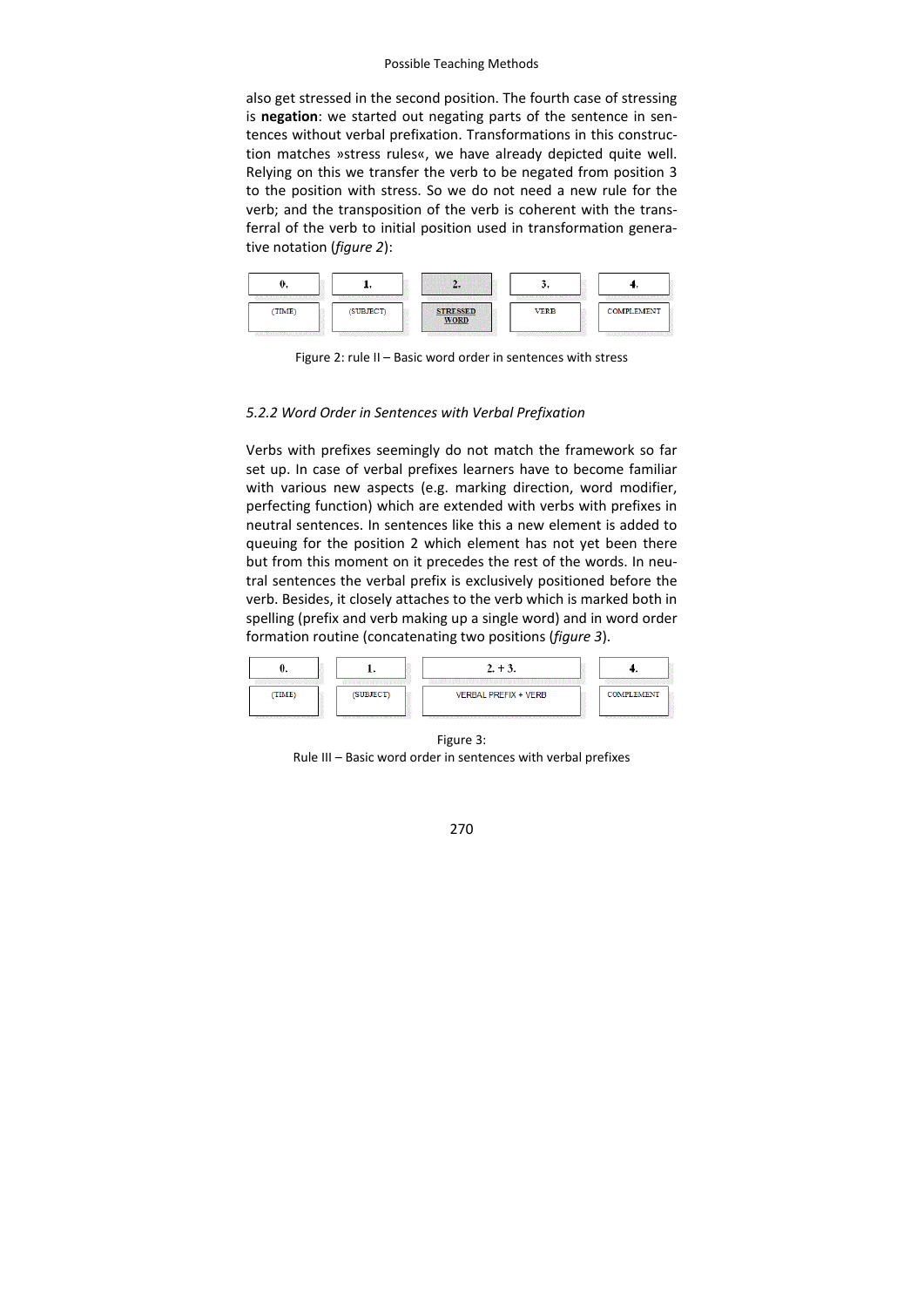The construction of **stressed sentences,** with verbal prefixes, strongly resembles the construction of stressed sentences without verbal prefixes: extending the schema we only have to find the position of the verbal prefix. Since the verbal prefix keeps on being attached to the verb it does not move far: the verbal prefix shares the verbal position with the verb (*figure 4*):



Figure 4: Rule IV – Basic word order in sentences with verbal prefixes

Now we are ready with the system that, on elementary level, guides language learners in the seemingly obscure task of sentence construction. The rules do not depict details of generating all correct Hungarian sentences like descriptive syntax and syntactic theory does - it has not been an objective of ours, anyway. We have arranged the syntactic formation of sentences to depend on their function - and only partly on their formal specification or on the syntactic function of parts of the sentence. Language learners get help making statements providing information and facts, providing stressed information and in interrogation, answering and negation, and, in addition, they can participate in real-time dialogues giving grammatically and pragmatically correct answers. Rules are more or less formed by learners themselves, since from the moment we introduce ourselves students are getting familiar with the basic principles of sentence construction, with the distancing of subject and predicate in word order and with the task of taking the two distinguished positions (verb and the position preceding the verb). This way learners develop a competence to use SOV word order and the recognition of rules transforming them practically by themsel‐ ves on time. For this no complex framework has been required; language learners, with the help of a couple of rules, will be able to make correct statements/utterances in accordance with their intentionality.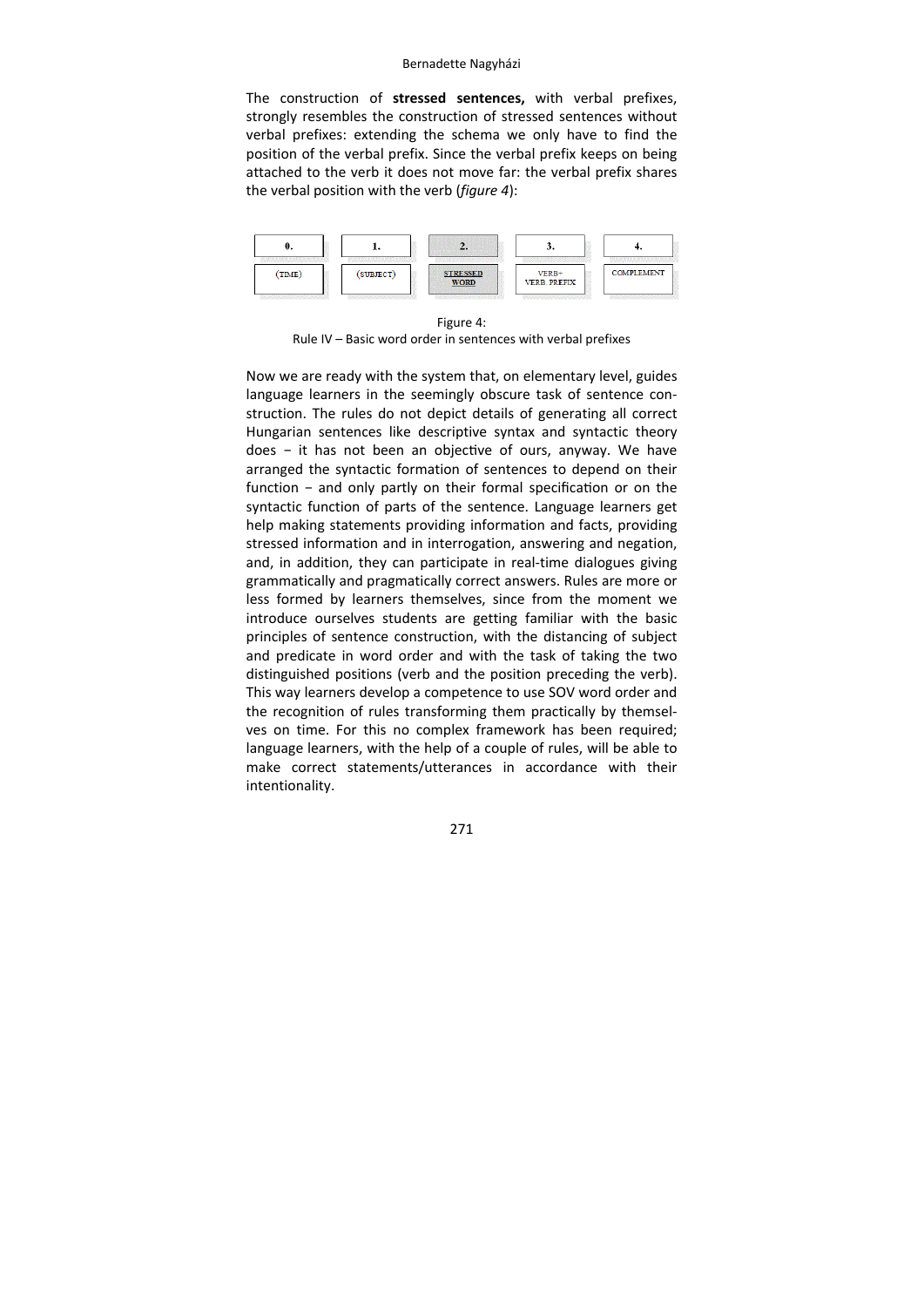## *5.2.3 Factors Modifying Ground Rules*

The rules we have just introduced provide the elementary level of learning word order formation in Hungarian as a foreign language. Some factors that modify word order attach semantic‐pragmatic supplements to the rules previously formed, and, at the same time set the possibilities and direction for the development of the model towards the stage of actual sentence segmentation and towards complex sentences. The modifying factors include various infinitival phrases and universal quantors that convey overall features.

We have not left »space«, for example, for universal quantors in the word order paradigm we have presented before, neither have we listed the word order facets of particular infinitival construc‐ tions, yet we shall witness that no rule is necessary to add: with semantic interpretation and with some minor additions the former four rules are applicable.

## *5.2.3.1 Infinitives in Sentences*

Recent HFL course‐books do not dare to trespass to the territory of sentences containing infinitives at an early stage in learning. This field is seemingly complex. Language course‐books present infini‐ tival phrases filtered by their grammatical function (their syntactic function within sentences<sup>16</sup>; the intentionality conveyed by the phrases presented, and the word order that partly depends on this (too), is left to be discussed by the instructor.

Infinitival phrases should be categorized − unlike in current HFL course-book routine  $-$  in a new way so that the various infinitival syntagms could be explained by the rules we have already presen‐ ted. The infinitival phrases with *tud*, *szeret* + infinitive in neutral sentences display features similar to that of a sentence with stress: it lacks narrative word order $^{17}$ . This emotional excess is worth to be depicted as the semantic feature of basic verbs. These constructions can be interpreted as sentences with a stress from the start where

<sup>&</sup>lt;sup>16</sup> Aradi 2003, 12.

 $17$  Hegedűs 2004, 297.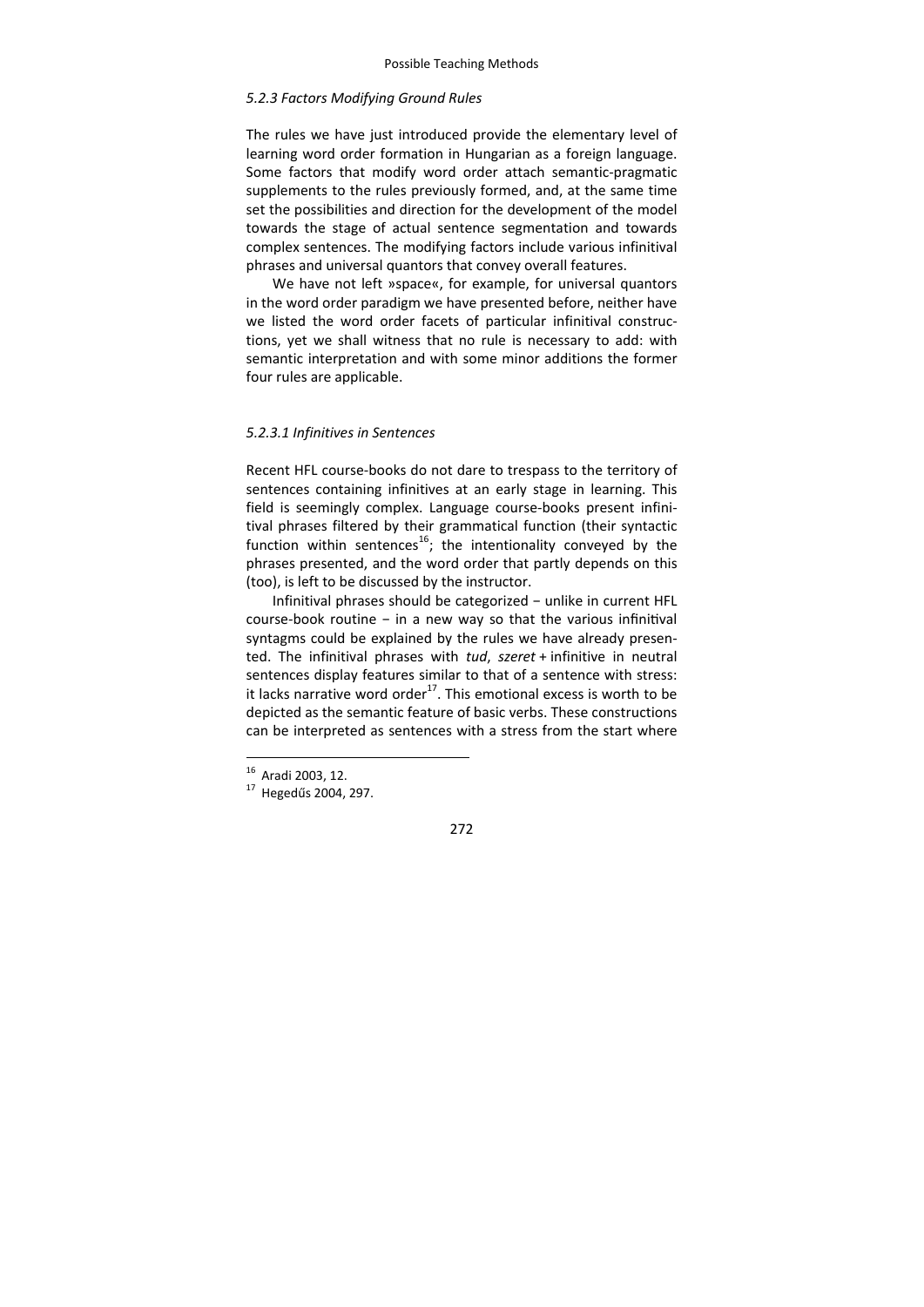the stressed position 2 is taken by the inflected verb. These senten‐ ces, however, may also receive a »real« stress‐marker, that is there can be other words in the sentence that may go for the status of new information, question, answer or negation. In this case we transpose another word before *tud* and *szeret* according to the regular stress rule *(figure 5)*. Phrases like *szabad, tilos, érdemes, lehet* are generated according to a similar principle with and infini‐ tive that has no verbal prefix. So when introducing them it is enough to refer to a rule.



Figure 5: The infinitive in sentences (tud, szeret)

The verb, *akar* often crops up in the company of *szeret* and *tud*, yet it behaves differently. It is a stress-evasive verb<sup>18</sup> and does not require new rules; it can be positioned without fail within the frame‐ work of neutral and stressed sentence constructions we have already presented.

Now near an infinitive with a prefix it is not that simple because syntagms within the same category do not behave the same way. There is some form of a hierarchy among the distinguished syntagms: a faily stressed feature in neutral statements<sup>19</sup> may be traced especially with *szeret* and *szeretne*, so they are staying in position 2, but do not split the sequence, *prefix + infinitive* which is the internal word order (e.g. *Szeretek felsétálni a Várba.*). This is also valid for words with a nominal (nominal‐verbal) status (*tilos,*

-

<sup>&</sup>lt;sup>18</sup> Hegedűs 2004, 300.<br><sup>19</sup> Ibid., 297.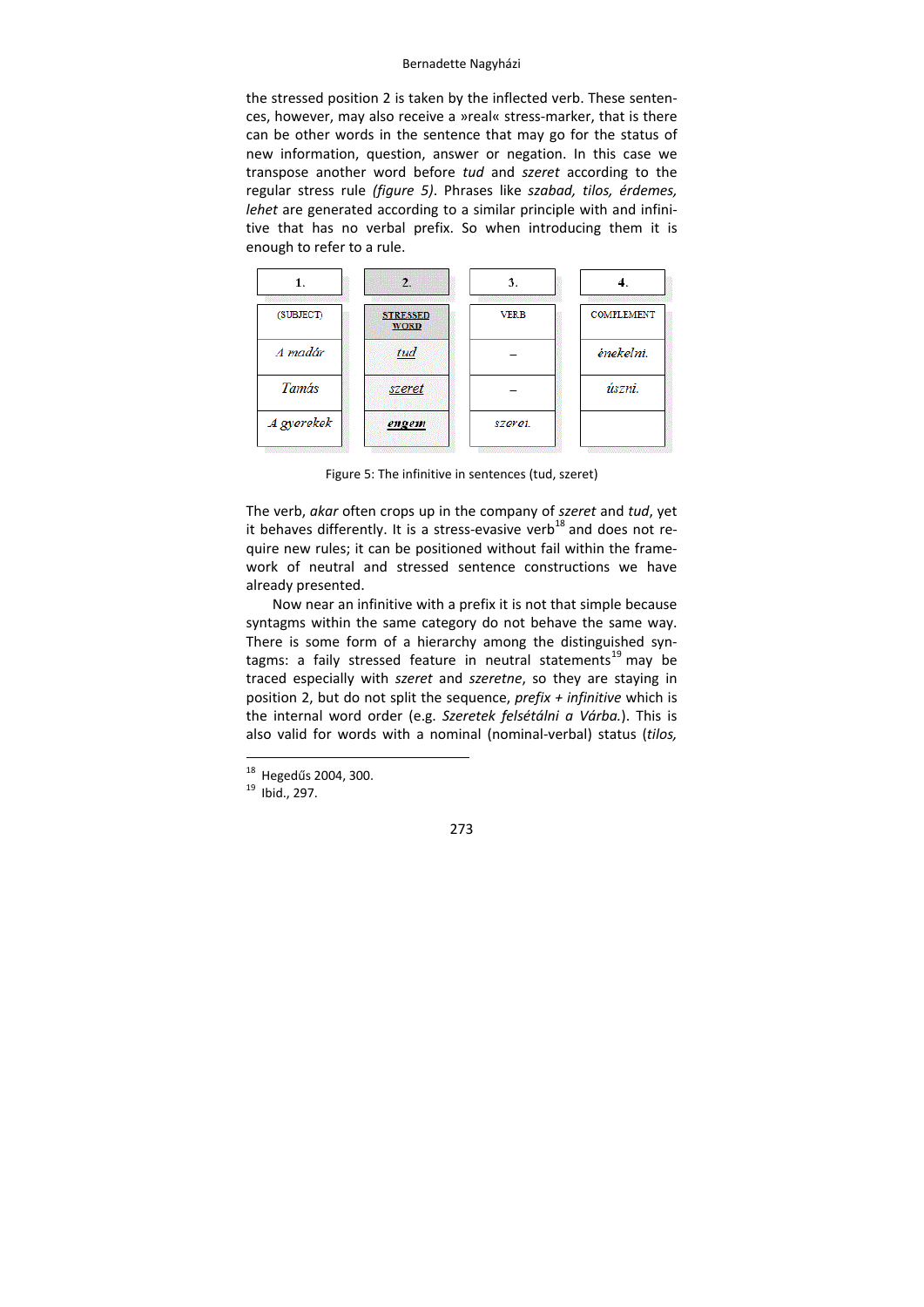*fontos* etc.). *Tud, akar, kell* display a stress-evasive nature<sup>20</sup>, that is, they deploy the prefix belonging to the infinitive before themselves (e.g. *Meg tudom fogni a legyet.*).

It follows from the passage above that sentences containing infinitives did not require the formation of new rules: principles already in use remain valid. We only have to add some explanation and semantic complements.

## *5.2.3.2 Specific Elements in Sentences – the Question of Quantors*

Some of the syntactic constructions − actually regular ones − cannot be generated via the framework of rules so far presented. When I was doing research on native language intuition I found that native speakers preferred the construction  $T + Q + F + VP$  among neutral sentences. Yet there is no place for the quantor among the rules we have presented. This research on the mother tongue also detected that sentences starting with an unstressed time adverb make a fre‐ quent construct. We can find many examples for both constructs in language course‐books which verify the correct applications coming from the native language intuition of language course‐book writers. The framework of rules on display offers an initial position within the sentence that is not obligatory on behalf of considerably simple time adverbs (e.g. seasons, months, days, parts of the day, hours) and this offer makes establishing the correct word order for language learners easier. There are time adverbs, however, for which the zero positioning rule is unavailable. These elements - generative syntax calls them *universal quantors with a brand scope* − (e.g. *min‐ dig, mindennap, általában, gyakran*) cannot precede the subject. In order not to have to restructure sentences and to add a new posi‐ tion within the sentence we shall consider these element as »lexical signposts« $^{21}$ , in which case semantic meaning is to be supplemented in teaching with reference to word order operation. Hegedűs<sup>22</sup> presents a categorization – semantically and functionally based,

 $20$  Ibid., 302.

 $\frac{21}{22}$  Aradi 2008, 240.<br>
Hegedűs 2004.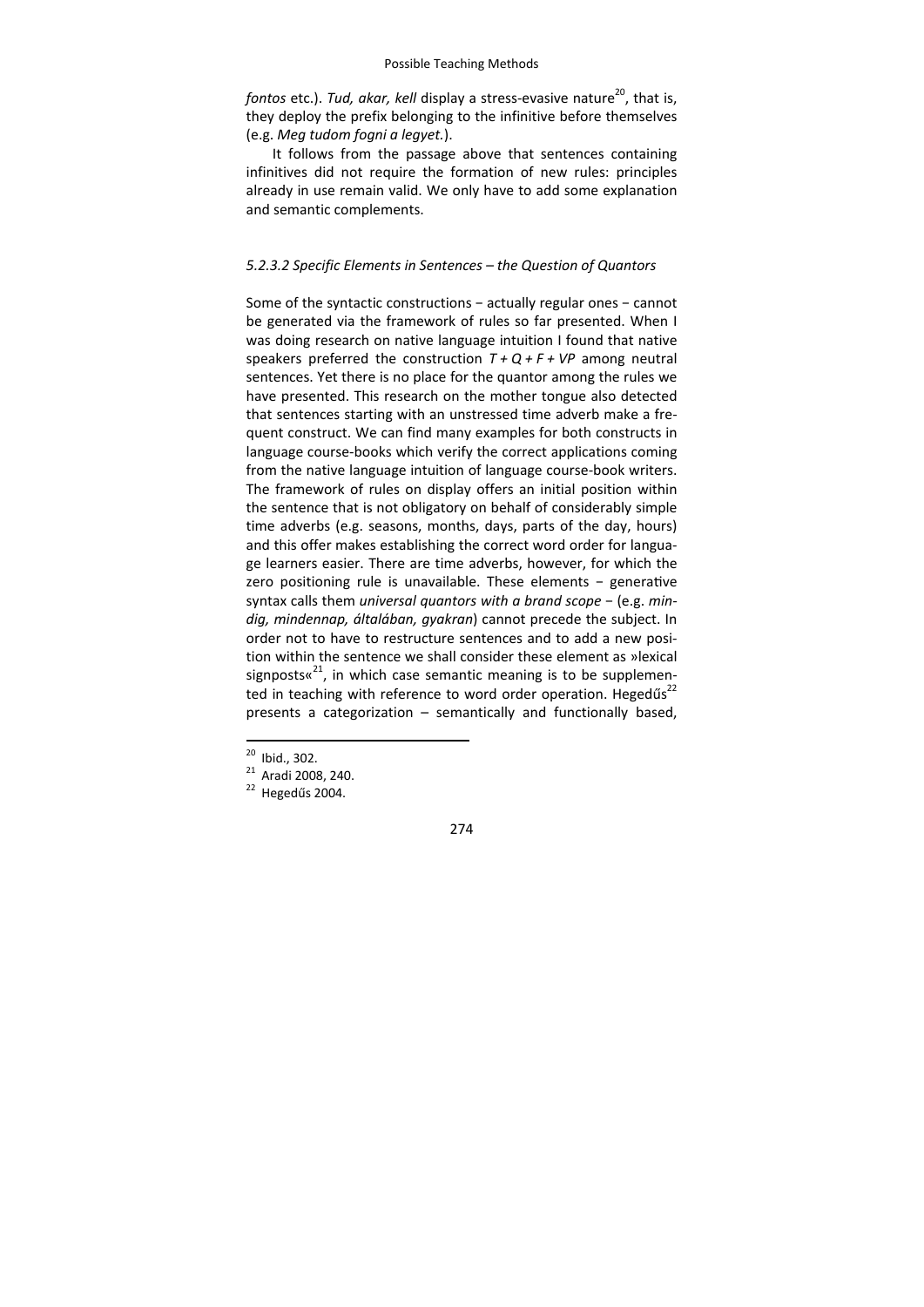also surveillancing word order – of this kind: some adverbs comple‐ menting verbs weaken the semantics of the verb, others strengthen it. Adverbs narrowing the meaning of the verb (e.g. *ritkán, soha*) stand straight before the verb. Adverbs extending the reference of the predicate (e.g. *mindig, néha*) stand before the prefixed verb (or before any modifier of the verb). Adverbs with full semantic scope (e.g. *korán*) can also stand right before the verb or before the syn‐ tagm constituted by the *verb modifier* + *verb*<sup>23</sup>. This unique operation can be treated as the semantic feature of quantors selected for teaching (e.g. adverbs beginning with *mindig, mind‐* and other ad‐ verbs, *gyakran, néha* etc.) and can be introduced in language class with some additional reference to word order positioning.

# **6. Methodological Issues Concerning the Application and the Introduction in Language Classes of the Model Proposal**

This paper has set up a framework of rules. Besides this framework it also lists the teaching aids we have developed during these years and summarizes the methods of their application with the help of which the system for the teaching word order formation in discussion can be introduced in language classes effectively. Simple teaching aids must already be in use: the moving of words on flash‐ cards may illustrate the generation of particular constructions and their accidental difference in comparison with the native tongues of HFL learners well. This is supplemented by the colour‐cards we have introduced for pupils in Hungarian classes: positions within the sentence are (also) marked by colours which mark the syntax of the sentence with logic. Careful development, carefully selected colours may make the colour/position interface meaningful. An ambiguous sentence is constituted by the ice-blue subject without declination and by the verb reddening like the soul of the sentence. Marked (affixated) elements, adverbials that further complement predica‐ tion with the introduction of some of the circumstances of the event depicted will be coloured green. The very same words may

-

 $23$  Ibid., 296f.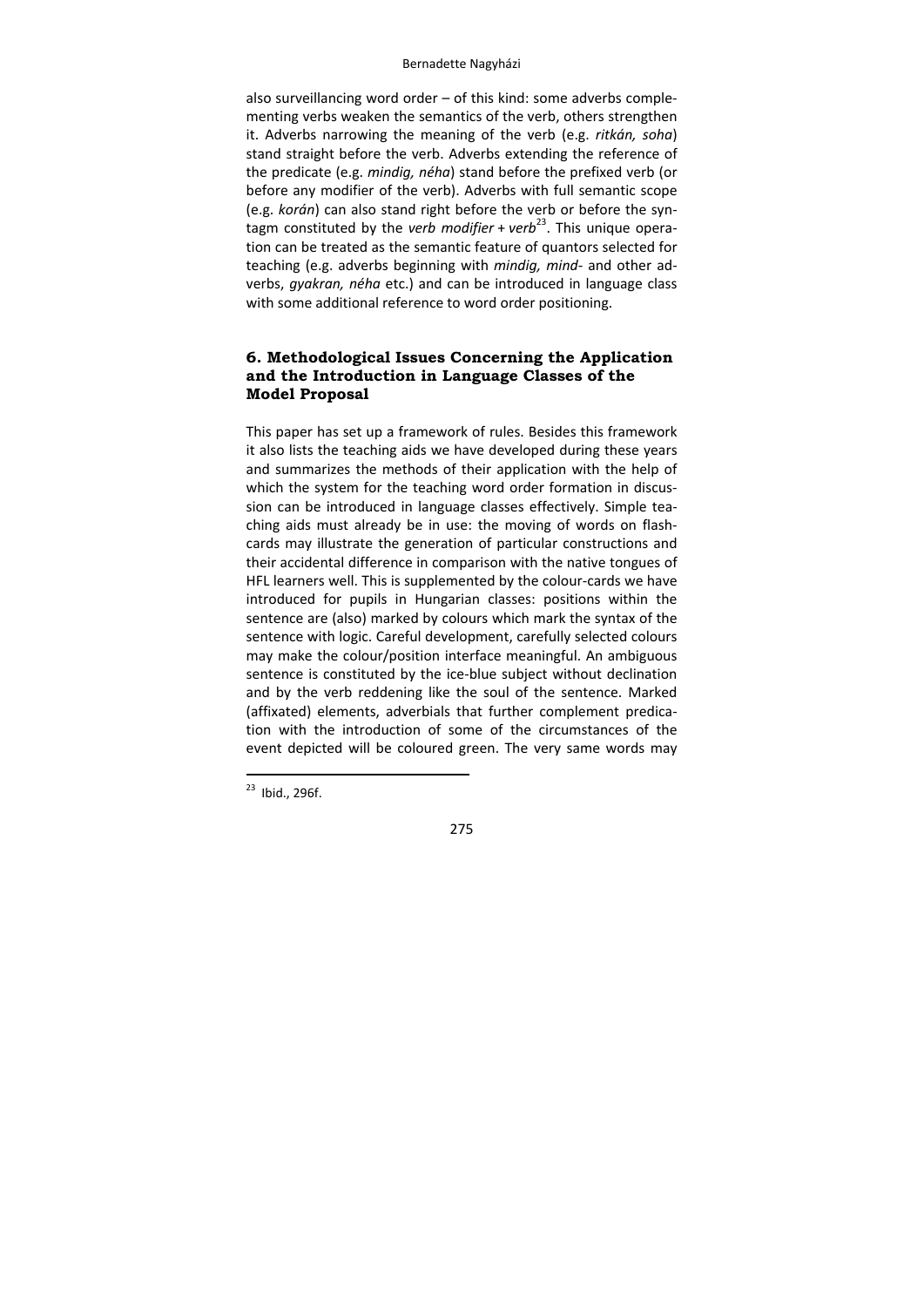also come to the beginning of the sentence − coloured light green − provided they are unstressed, that is they do not convey new information with reference to the utterance. At the end of the sentence colours merge - this »greyness« provides space for the further, less important complements.

Rules divide sentence construction into positions; the syntactic table is a natural aid which features every word of each sentence in a position that serves it well. This »schema« helps learners a great deal: they are able to notate rules and they can practice the making of various constructions; and they may be used as reminders hel‐ ping the making of living speech. The syntactic table has been the constitution of the teaching aid, *»Szóforgató«* which is the 3D ver‐ sion of the rules: it is a booklet with pages that can be rotated via syntactic positions. It contains all the rules already introduced or the rules to be introduced, and any rule can be reconstructed by rotating the cards starting from the three‐part neutral to the five‐ position one consisting of many words, including the stressed con‐ struction with a verbal prefix.

The booklet has been developed into a teaching word order for‐ mation software, »*Szóforgató*«*.* At this experimental stage the pro‐ gramme can display the operation of generating three‐ and four‐ part neutral statements with a time adverb complement, and it also features the word order of *questions* and *answers*. The thorough framework of rules based on questions and answers that have been proven in practice via alternate applications, and the guiding princi‐ ple, that is, levels operating according to the same principle, and its learner- and teacher-friendly use secure that the experimental teaching software can be developed into a proper purposeful well‐ operable teaching aid.

## **7. Model Proposal in Use**

The model we have proposed for the teaching of word order formation in simple sentences has been under continuous learning and teaching surveillance because of its basic practical features. Yet to measure the efficacy of this framework and to measure the fitness of teaching aids for practical teaching it has had to be piloted real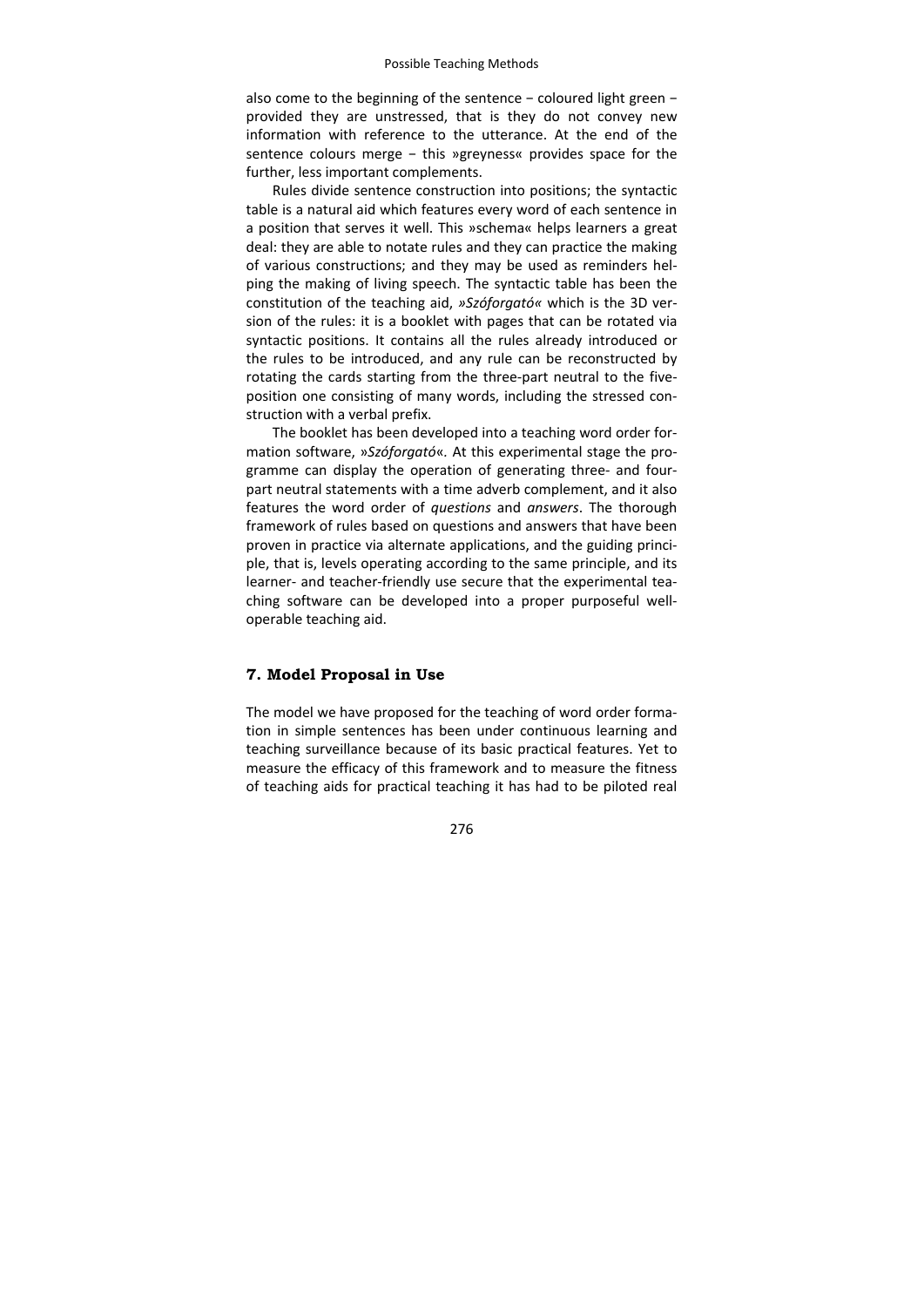time. These pilots were done between 2008 and 2011 in three rounds: at real time language classes for foreign language learners; at presentations for language instructors, and in a control group who represented the interface between native speakers and language instructors – they were Hungarian native speaker univer‐ sity students learning about the methodologies of teaching Hungarian. Pilots were supplemented in these groups by research ques‐ tionnaires the questions of which were segmented with reference to the levels represented in the experimental teaching software. Participants could evaluate rules for three‐part neutral, three‐part stressed (question-answer), and four-part (containing a time adverb complement) sentences, their presentation, the sample task on the software and the drills, the choice for individual working through. They could also measure how far the model was intelligible, and how much they liked this method of teaching word order formation. Language instructors could also judge the educative clarity of the rules for language learners, and could declare whether the method was fit for classroom activities for language classes.

## *7.1 Hypotheses*

Prior to the launching of research I had presumed that the rules will prove intelligible (H1); language learners would be able to perform the tasks provided by the teaching word order formation software and they would not require any help from their instructor or mul‐ tiple drilling (H2); every interviewee would find this method of teaching word order formation interesting (H3). With language instructors I also supposed that they would also consider the rules intelligible for students (H4); teaching word order formation software is useful (H5), this method of teaching word order formation would be considered fit for the teaching of Hungarian as a foreign language (H6).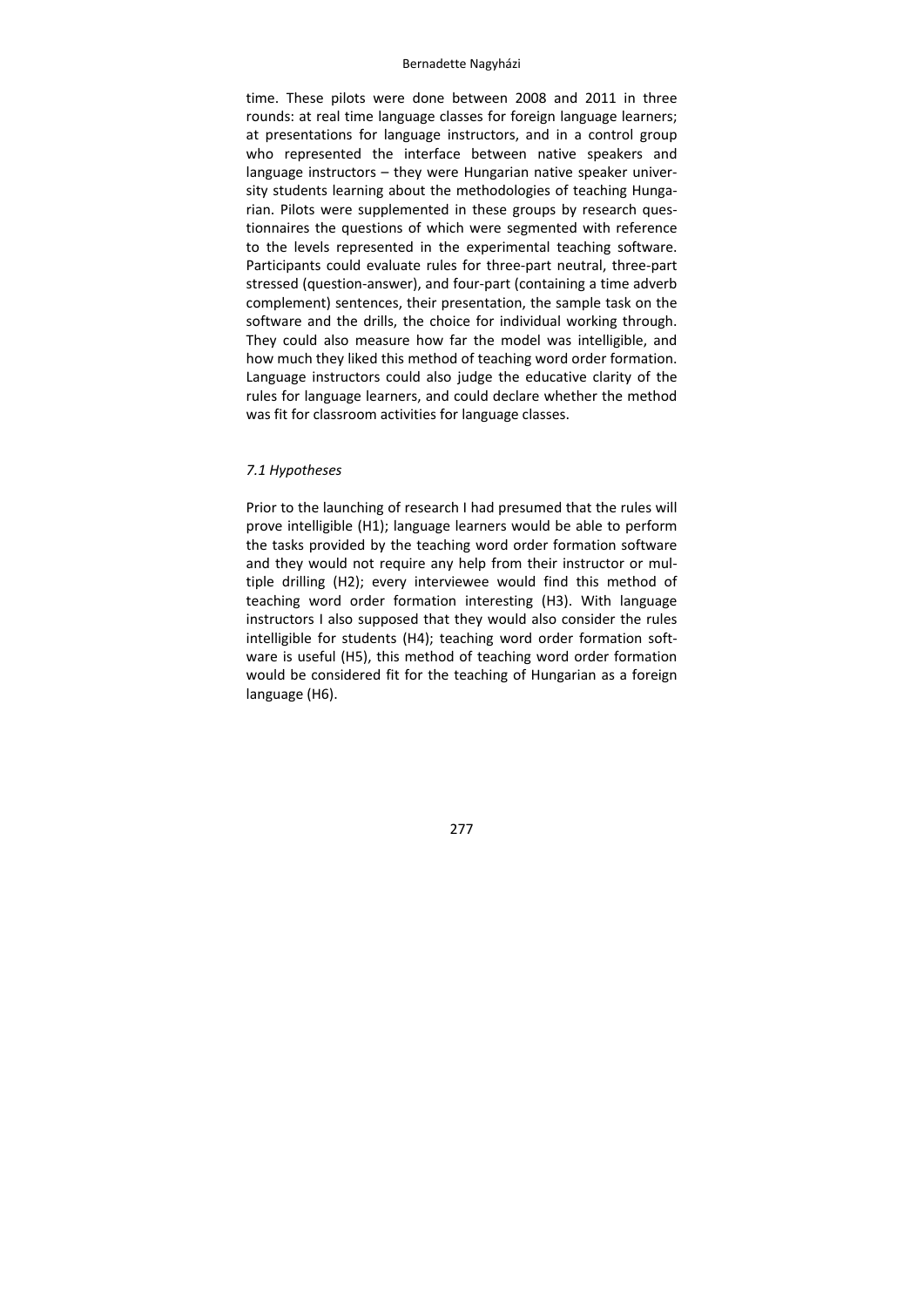# *7.2 Piloting Results*

Each segment of the questions has been mapped separately and each segment has provided an enormous amount of data concer‐ ning the reception of the teaching word order formation model. I have chose questions for the testing of my hypotheses that repre‐ sent the opinion both of language learners and of Hungarian native speaker tutors and university students together.

# *7.2.1 The Intelligibility of Rules (Hypotheses H1 and H4)*

The most important ground hypothesis of mine had been, prior to the launching of research, that both language learners and instruc‐ tors and Hungarian university students would understand the rules without any difficulty (hypothesis H1). This is complemented by hypothesis H4 which presupposes that the rules would be intelligi‐ ble not only for instructors/university students but this was also expected of language learners.

The analysis of the results shows that word order formation rules were best understood by language instructors (79–86 %). Stu‐ dents were second best in this (68–74 %), and foreign language learners were also quite close (57–81 %). Besides the ones who evaluated the model as *(excellent)* the majority of participants evaluated the model with the second best marker *(fair)*, and, furthermore, only few respondents evaluated the intelligibility of rules concerning the three types of the sentence lower than this *(figure 6)*.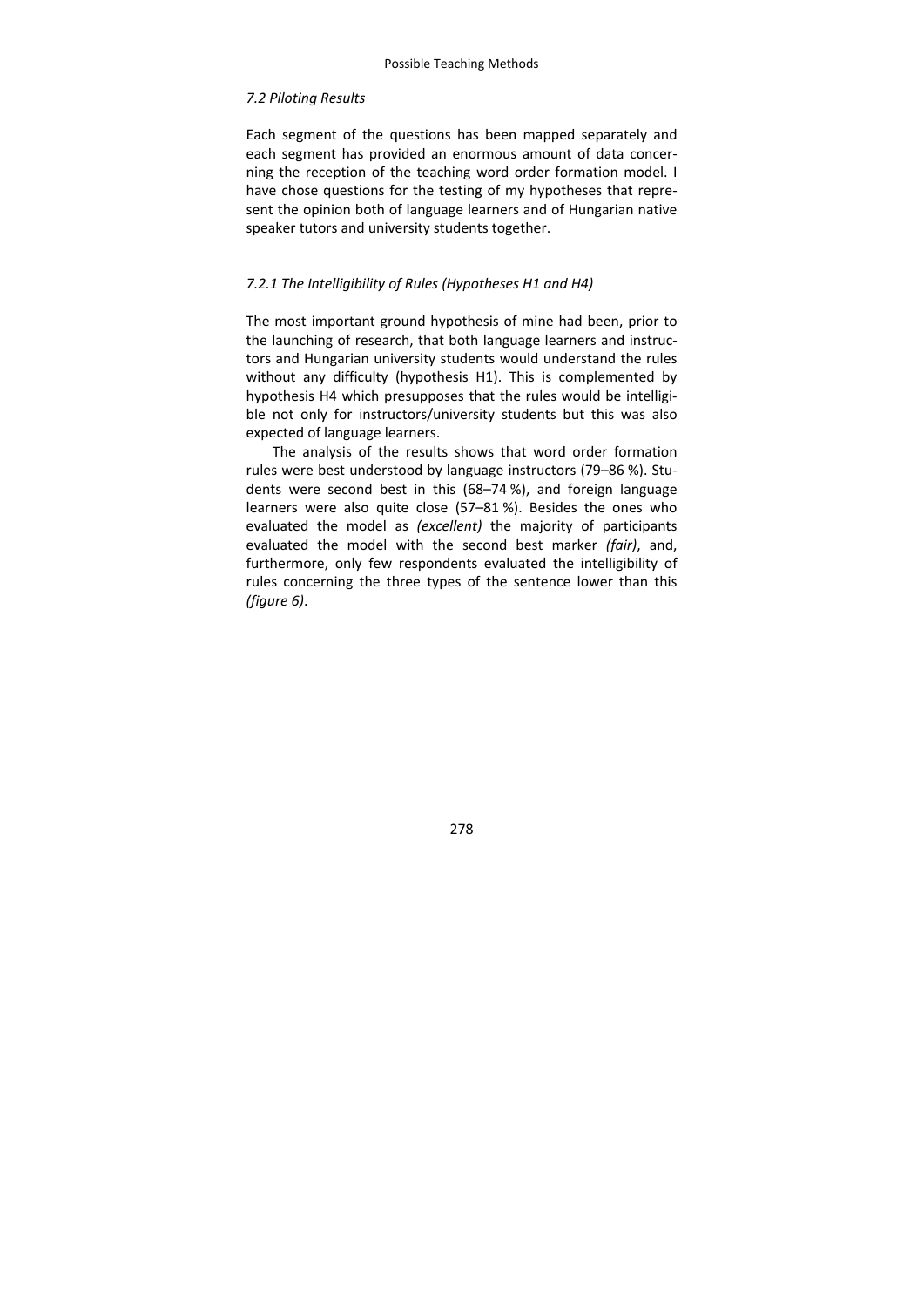

Figure 6: Responses concerning the intelligibility of word order formation rules by %

## *7.2.2 The Reception of Drills (Hypotheses H2 and H5)*

According to hypothesis H2 the drills of the teaching word order formation software would not cause any difficulty for language learners and they would not require help from their instructors and they would need to repeat the drills. According to question ›*f)*‹ the language learner could do the exercises without any difficulty; ›*g)*‹ marked that the respondent needed help to do the exercises and ›*h)*‹ marked that the respondent needed further drilling for the understanding of the rules - this was a question marking a negative attitude, that is, its statement represented difficulty, and in these cases a lower score in many cases marked a better score.

Hypothesis H5 presupposed that according to language instruc‐ tors the drills of the teaching word order formation software would be helping the understanding of word order formation rules and are fit for individual learning.

Language learners saw the difficulty of drills (questions ›*f*‹) fairly unanimously; they gave an excellent or a good evaluation in 78–86 %. Only one or two respondents referred to difficulties, consequently this part of the hypothesis H2 has been verified. And 49–68 % of the students did not require help from their instructor (scores, *bad* and *fair*) to assist them in doing the exercises which is also and indicator of the realization of the hypothesis. When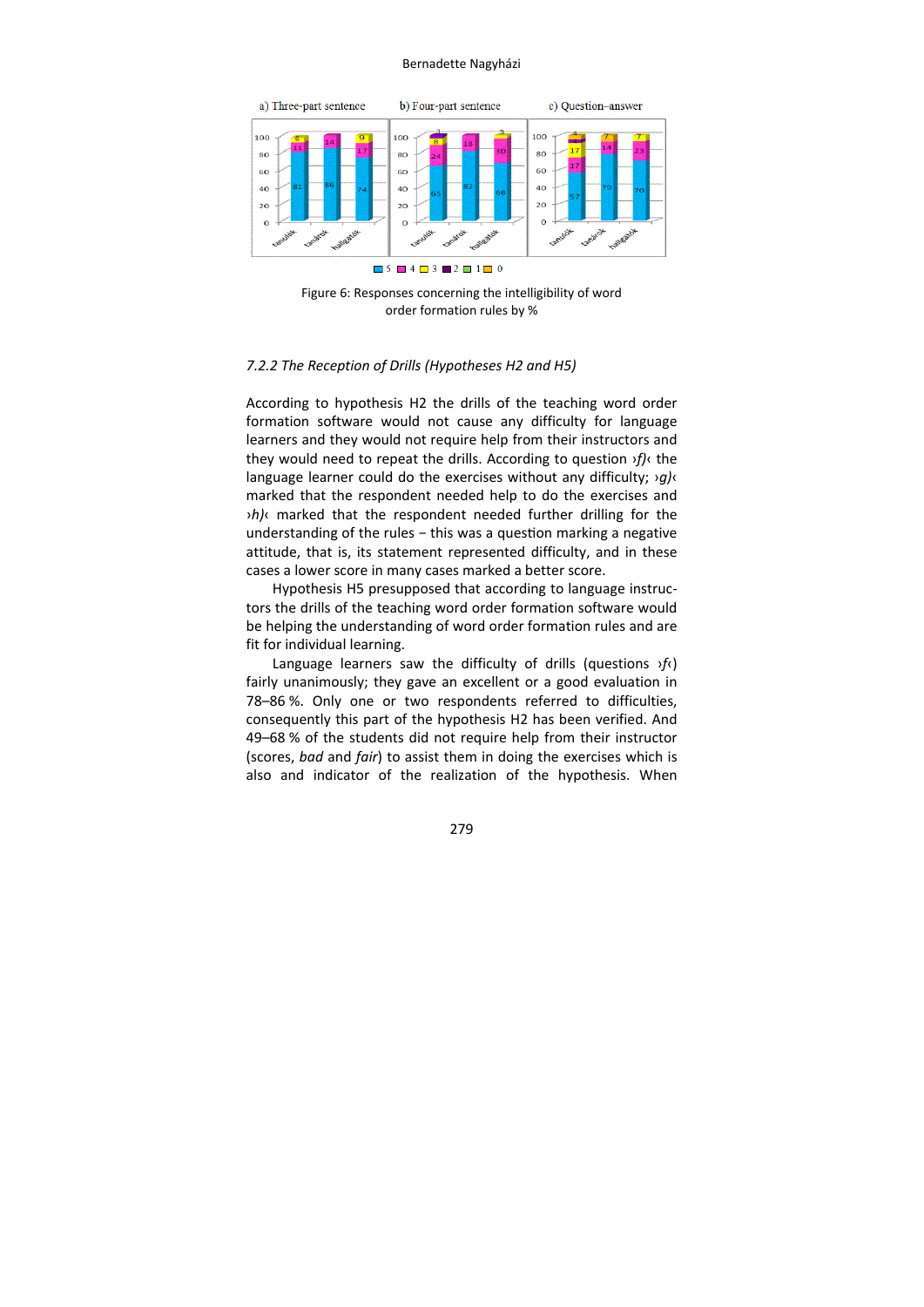learners were asked about the statement that they did not need multiple drilling and help to do the exercises 39–51 % of the lear‐ ners chose scores, *bad* and *fair*, that is, they did not agree with the statement. Yet the rate of those who demanded more drilling was altogether 8–13 %. This, however does not prove the failure of hypothesis H2, it only proved the importance of drilling sentence construction.

The language instructors judged the exercises to be better: 86– 91 % of them thought the word order formation exercises for all the three sentences were satisfactory (question ›*i)*‹). Instructors consi‐ dered it to fit for individual work a bit less: 64–91 % gave *excellent* and *good* evaluation for this which marks that instructors were divided concerning the three types of sentence construction.

Hungarian native speaker university students have evaluated the usefulness of the exercises even higher: 94–99 % of them gave *excellent* and *good* evaluation for the impact of exercises in ancho‐ ring the rule. Students have considered the possibility of individual learner's activity somewhat lower: the proportion of *excellent* and *good* evaluations has been 91–93 %.

The realization of hypothesis H5 has been verified by the cumulative average scores calculated from data received which have been in all cases between 4.00 and 4.91 on the average *(figure 7)*:



Figure 7: Fitness of exercises for anchoring rules and for individual learner's activity (average scores)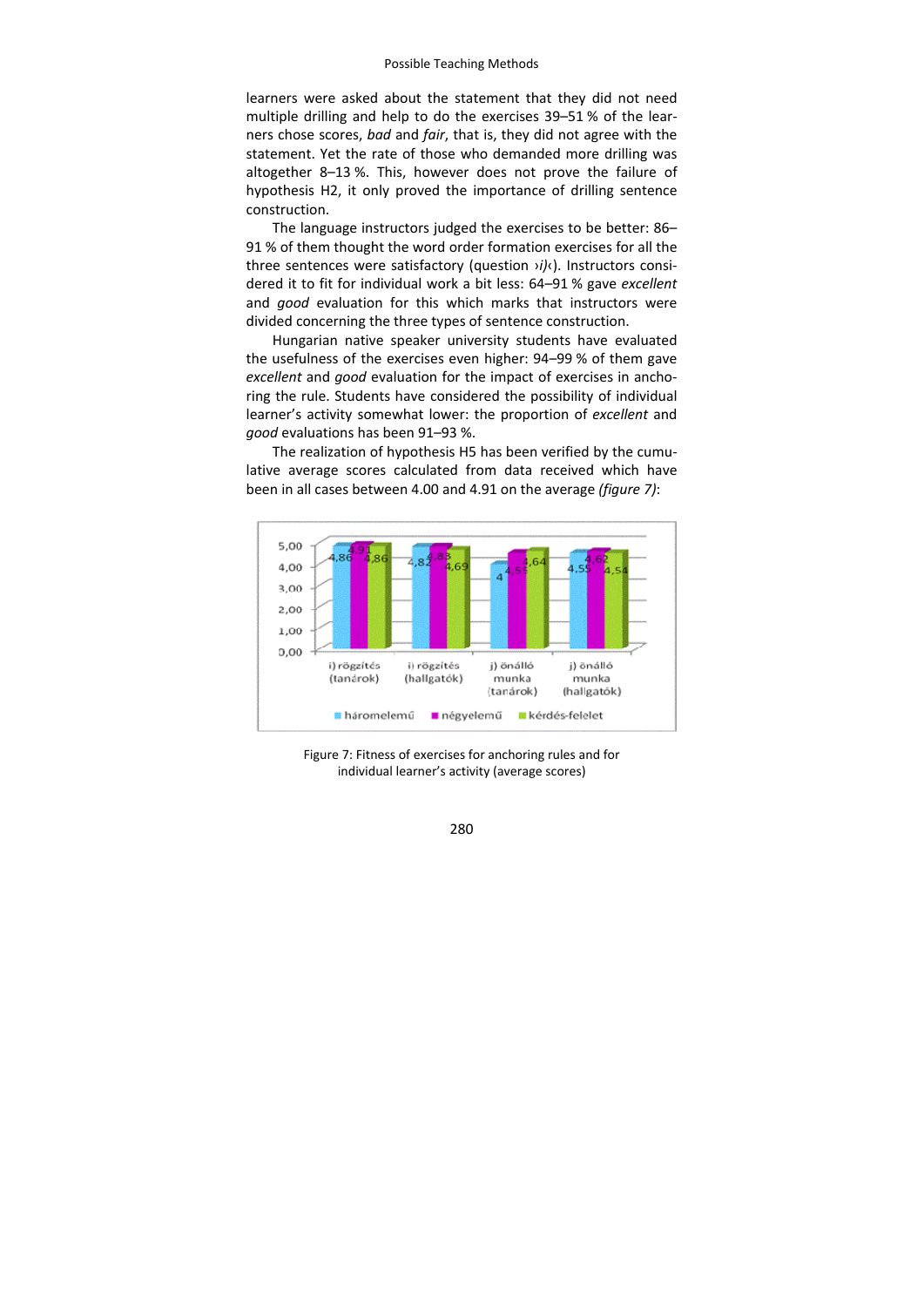# *7.2.3 The Prestige Index of Teaching Word Order Methodology*

The final question on the questionnaire in the research enquired about respondents' opinion: how much did they like the method presented in classroom work/in presentations (questions *›i‹* and *›l‹*).

According to the responses received it was the language instructors who had received the above presented/monitored method of teaching word order formation methodology: they evaluated this almost exclusively *excellent* or *good*. The three‐ and four‐part sentences got *excellent* 86–91 %; 14–9 % *good*. 86 % of the evaluations were *excellent* for the question and answer seg‐ ment, and 7 % of them were *good* − and there was also a single *fair* evaluation (7 %). The prestige index provided by Hungarian native speaker university students has also been a balanced one: 93–97 % of them gave *excellent* and *good* evaluation with the three types of sentences. The results are more variable with foreign language learners: 89 % of them evaluated three‐part sentences *excellent* and *good*. 8 % of them (3 persons) gave an average, 1 learner ignored the question. With four‐part sentences 83 % of them gave *excellent* and *good* evaluation; 4 persons gave *average*, 1–1 person *failed* it (11 %/3 %/3 %). 70 % of the students evaluated the teaching question‐answer word order method *excellent,* a further 13 % of them considered it *good*; 1 person gave *average,* 2 persons gave *fair,* 1 respondent *failed* it. The average scores mark the general reception of teaching word order formation methodology *(figure 8)*: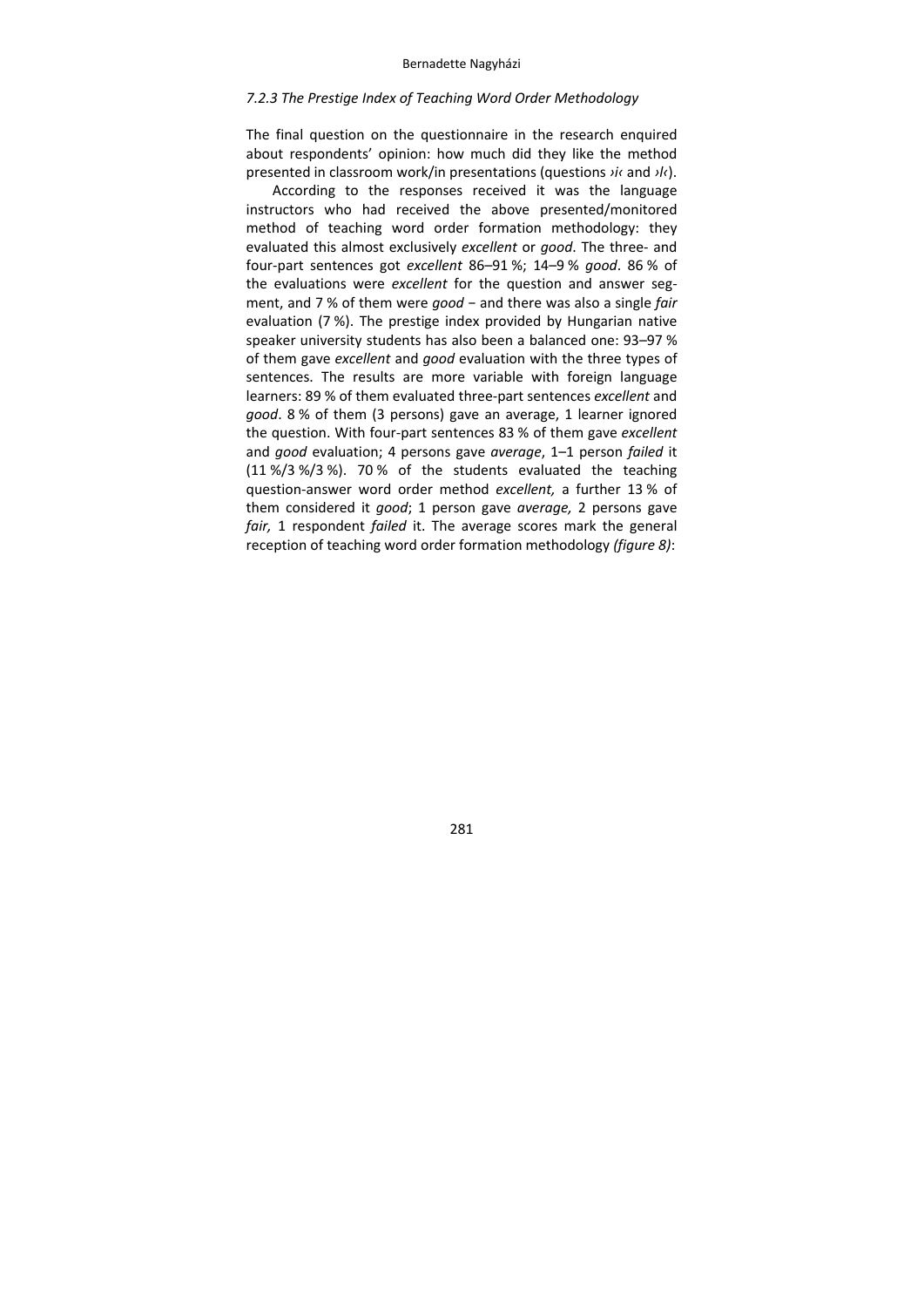

Figure 8: Average scores calculated from the prestige index of teaching word order formation methodology

The results obviously reflect that language instructors have received our teaching word order formation methodology happily. Hungarian native speaker students who study HFL teaching methodology have held a similar positive opinion concerning the methodology presented. The most important reference point, however, was the opinion of foreign language learners: they evaluated the project high above 4.00 and that verifies our hypothesis.

## *7.2.4. Evaluating Language Class Availability*

According to hypothesis H6 language instructors, students would consider teaching word order formation fit and available for langua‐ ge class use. Only 3 of the language instructors have monitored word order formation rules »in operation« - they have made their point with reference to actual classroom application. Two of them have evaluated the availability of the method *excellent,* the third one of the party evaluated it *good*. They had considered all the three types of rules. This has scored an average 4.66. Putting toge‐ ther the former three instructors and the ones who had learnt about the method at a presentation the availability of the methodology concerning the three types of sentences varied between 4.14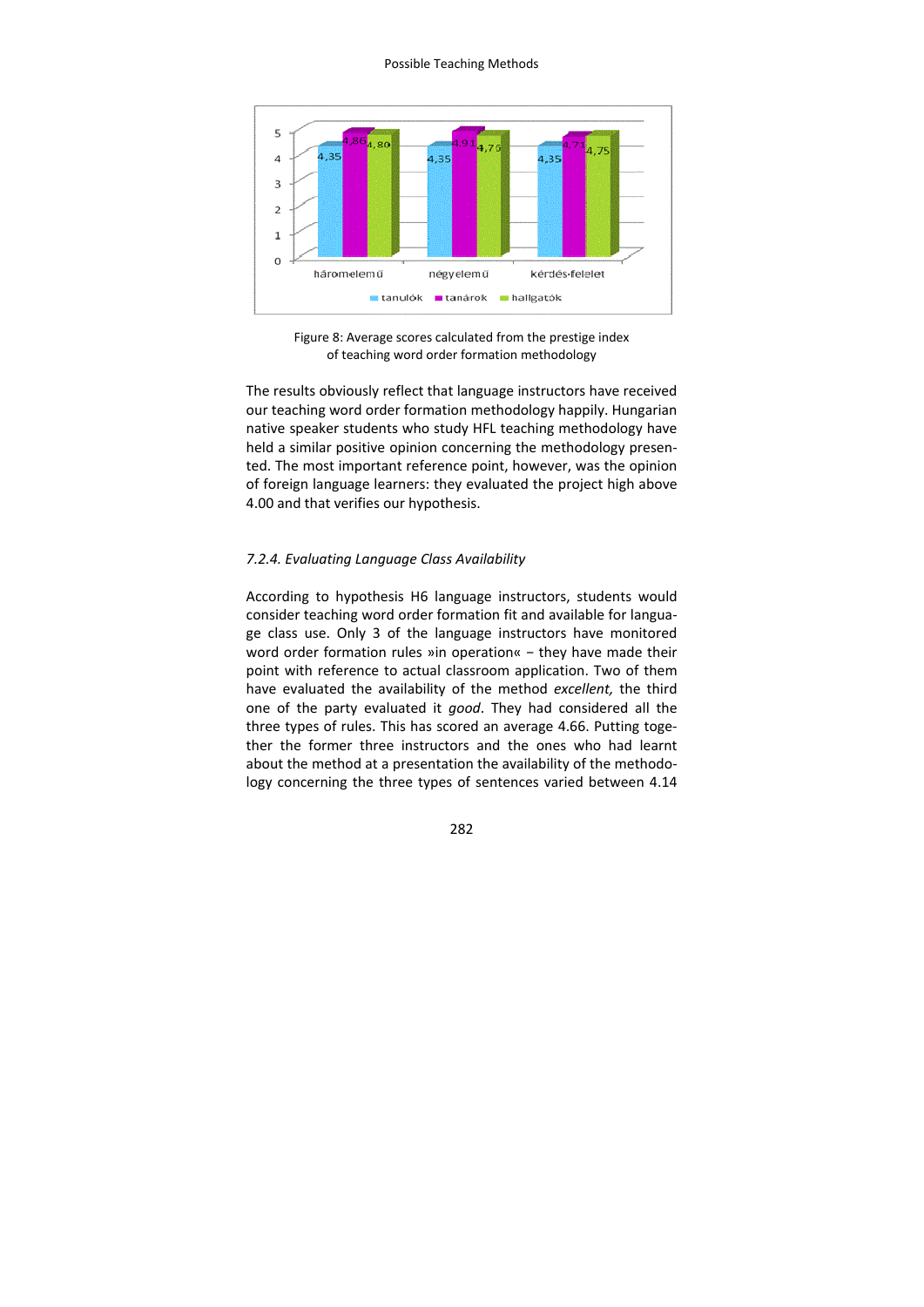and 4.6 which verifies the hypothesis and, furthermore, marks that the interviewed language instructors have accepted the proposed teaching word order formation methodology. The perspective expressed by Hungarian native speaker university students also verifies our hypothesis since they have evaluated the presented teaching word order formation methodology at the average score of 4.75–4.79.

## *7.3 Conclusion*

The research-oriented piloting of word order formation rules we have discussed in this paper, the teaching word order formation methodology and the teaching aid supplements − primarily the experimental word order formation tutoring software started during the final phase of model‐generation. The nucleus of the proposed methodology, however, is to introduce language learners into the auxiliary rules with the help of which they can develop their Hungarian sentence formation competence and their familiarity with word order formation rules would be developing and would become more effective along with their developing linguistic competence in Hungarian. For reasons of measurability students, instructors and prospective teachers who were participating in research learnt about the rules and methodology in a targeted presentation. In spite of this fact rules have proved available in all three groups interviewed. Respondents appreciated understanding word order formation and the aids supporting the mastering of rules. The majority of the participants have liked the methodology presented. Differences among the opinions expressed concerning individual learner's activities, multiple drilling and the availability of methodology in classroom work have set the path toward the possibilities of a further development of methodology: we need to set up alternative ways of application which consider particular specific language learning scenarios (e.g. few teaching hours, low motivational level).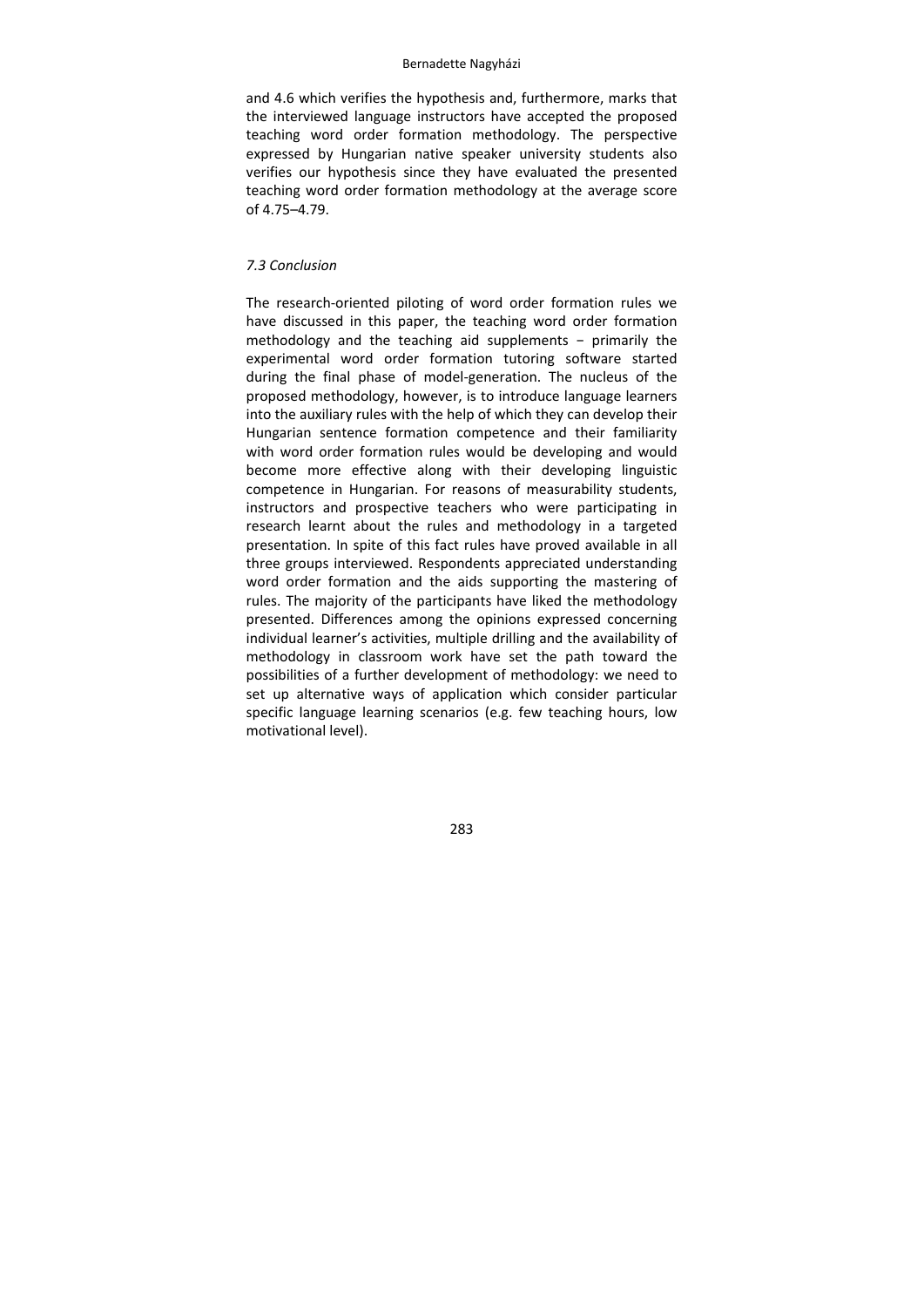# **8. Summary**

I have presented a model in my paper I have set up during the long years of teaching HFL. The model has been designed to create a framework of word order formation rules that can be used from the very start for the teaching of Hungarian as a foreign language − for the presentation of Hungarian word order formation so that langua‐ ge learners could reconstruct this framework, under the targeted guidance of instructors gradually and continually by themselves.

We have prepared a teaching aid kit − word flashcards, the table of sentences, the »coloured sentences«, the booklet, *»Szófor‐ gató«* and the teaching word order formation software, *»Szóforga‐ tó«* − gives a hand both to the instructor and to language learners to learn rules, anchor them and drill.

The validity of the model has been acknowledged via the results of piloting the proposed teaching word order formation methodolo‐ gy: each aspect has received and evaluation above the score, 4.00 on the average. Further wide‐range public promotion and piloting with learners might decide whether the proposed methodology could provide a reference point for instructors of Hungarian as a foreign language - shall we have listed the rules Naumenko-Papp was missing for the purpose of generating correct Hungarian state‐ ments/texts? Could it have the honour *»the most beautiful task for a language teacher, … to be babysitting the birth of a sentence«*? 24

## **References**

- Alberti, Gábor/Medve, Anna: *Generatív grammatikai gyakorlókönyv* [Übungsbuch der generativen Grammatik]*.* Budapest 2002.
- *Bevezetés a magyar generatív mondatelemzésbe* [Einführung in die ungarische generative Satzanalyse]*.* Pécs 1994.
- Aradi, András: A főnévi igeneves szerkezetek szórendje [Die Wort‐ stellung in Infinitivkonstruktionen]. In: *Hungarológiai Évkönyv* 4 (2003), 11–17.

-



<sup>&</sup>lt;sup>24</sup> Hegyi 1991, 27.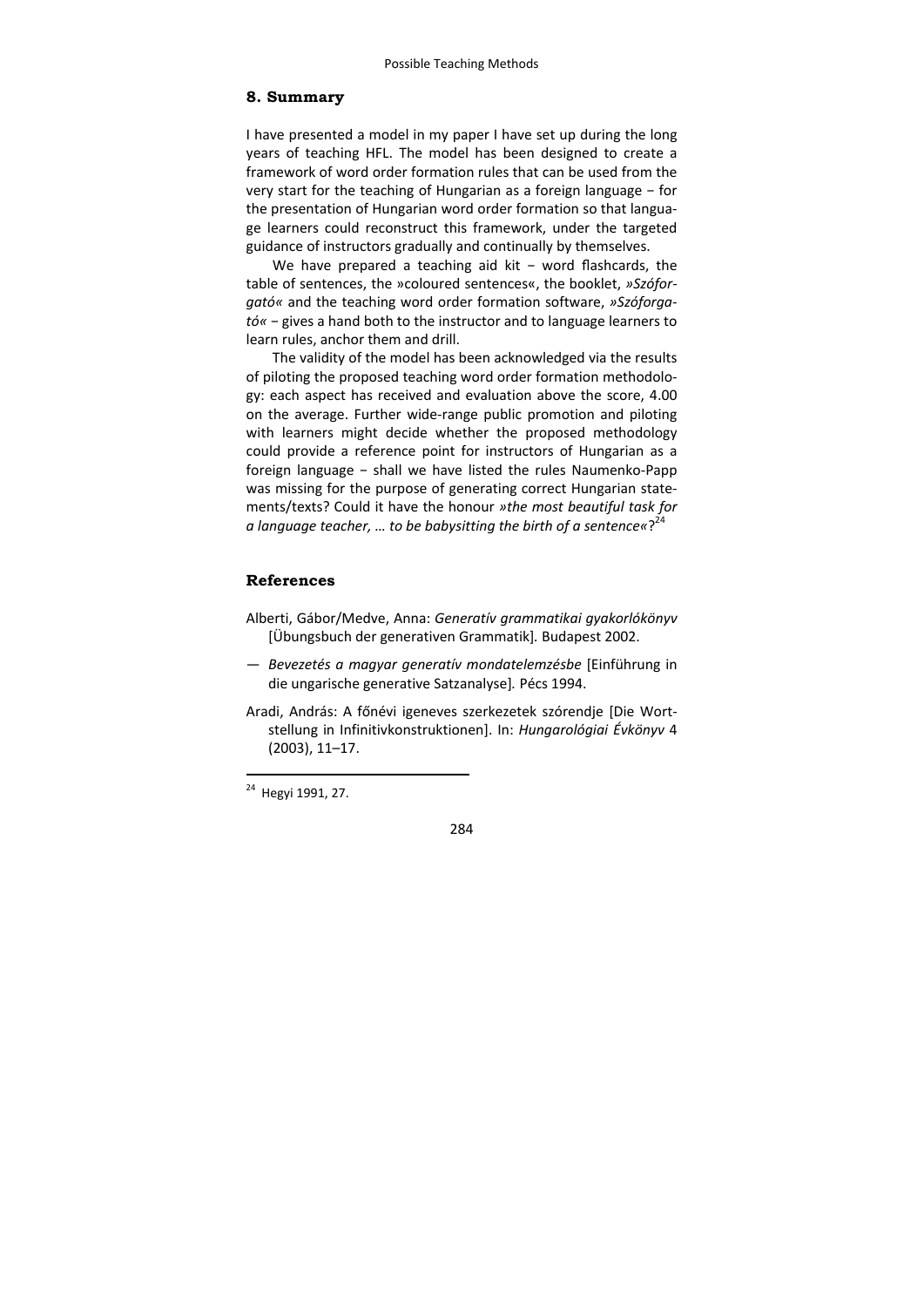- Lexikai »útjelzők« a magyar szórendi szabályok alkalmazásában (Szórendi ismeretek tanítása külföldieknek) [Lexikalische »Weg‐ weiser« für die Anwendung der Regeln zur ungarischen Wort‐ stellung (Didaktik der Wortstellung für Ausländer)]. In: *Hungaro‐ lógiai Évkönyv* 9 (2008), 17–25.
- /Erdős, József/Sturcz, Zoltán: *Küszöbszint: magyar mint idegen nyelv* [Schwellenniveau: Ungarisch als Fremdsprache]*.* Budapest 2000.
- Arany, János: A szórend [Die Wortstellung]. In: *Magyar Nyelvőr* 2 (1873), 7–11.
- Brassai, Sámuel: Tapogatódzások a magyar nyelv körül [Annähe‐ rungen an die ungarische Sprache]. In: *Pesti Napló* (1852/53).
- A magyar mondat [Der ungarische Satz]. In: *Akadémiai Értesítő* 1 (1860), 279–399 (= Budapest 2011).
- A magyar mondatról II–III [Über den ungarischen Satz]. In: *Aka‐ démiai Értesítő* 3 (1863−65), 3–128.
- *A mondat dualizmusa* [Der Dualismus des Satzes]*.* Értekezések a Magyar Tudományos Akadémia Nyelv‐ és Széptudományi Osztá‐ lya Köréből 12. Budapest 1885.
- É. Kiss, Katalin: Egy magyar transzformációs generatív szintaxis né‐ hány alapvető transzformációs szabálya [Einige grundlegende Transformationsregeln für eine ungarische transformative gene‐ rative Syntax]. In: Samu Imre et al. (ed.) *A magyar nyelv gram‐ matikája* [Die Grammatik der ungarischen Sprache]*.* Nyelvtudo‐ mányi Értekezések 104. Budapest 1980, 507–514.
- Jól megoldottuk? Rosszul oldottuk meg? Az összefoglaló és a ki‐ rekesztő kifejezést tartalmazó mondatok szórendjének magyará‐ zata [Gut gelöst? Schlecht gelöst? Erklärung der Wortstellung in Sätzen mit zusammenfassenden oder ausschließenden Formu‐ lierungen]. In: *Magyar Nyelv* 102 (2006), 442–459.
- Is free postverbal order in Hungarian a syntactic or a PF pheno‐ menon? In: Nomi Erteschik‐Shir/Lisa Rochman (eds.): *The Sound Pattern of Syntax*. Oxford 2009, 53–71.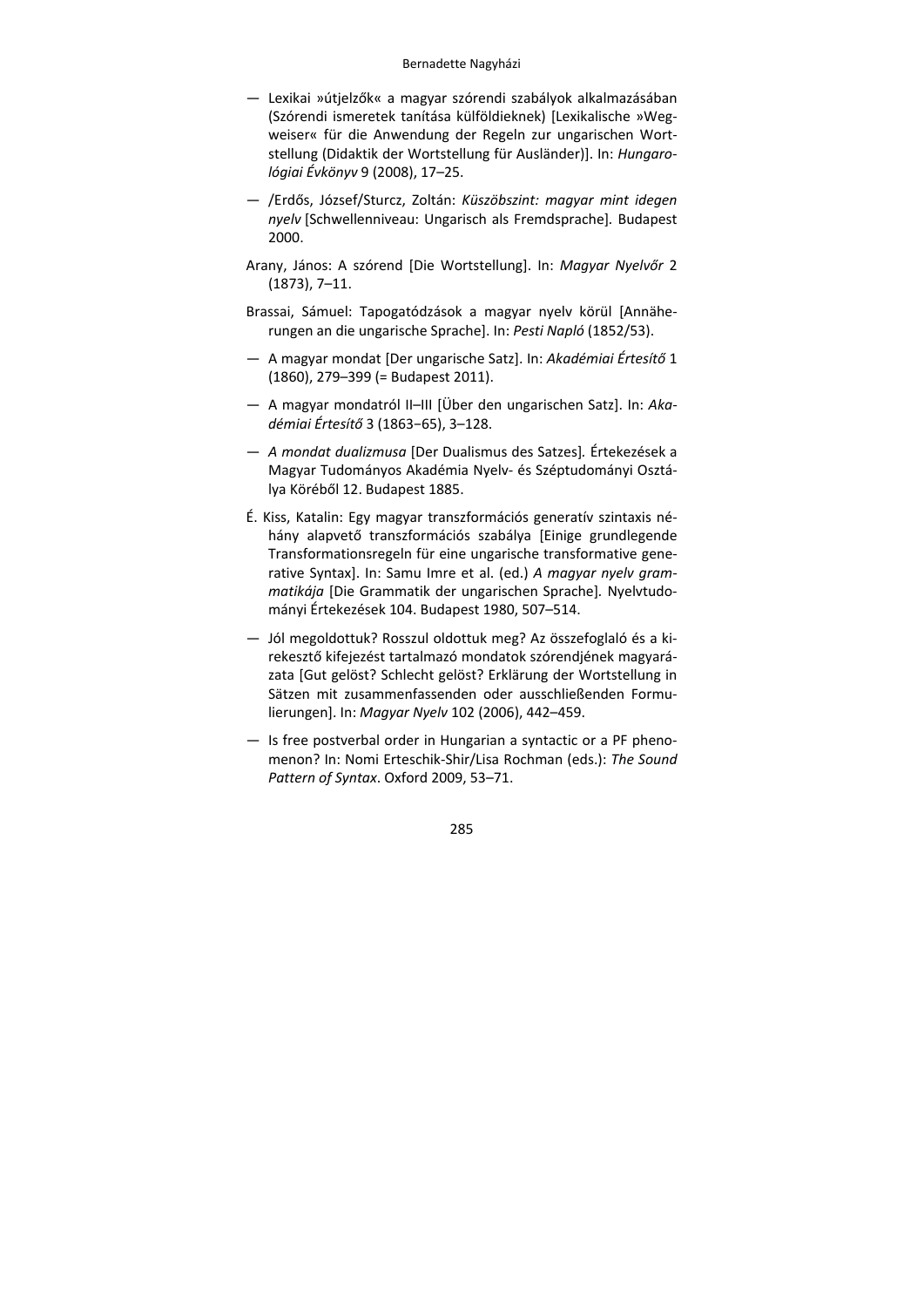- Erdős, József et al.: *Színes magyar nyelvkönyv* [Buntes Ungarisch‐ buch]*.* Budapest 1979.
- et al.: *Hungarian in Words and Pictures*. Budapest 1986.
- *Új színes magyar nyelvkönyv* [Neues buntes Ungarischbuch]*.* Budapest 2007.
- Fogarasi, János: Euréka! In: *Athenaeum* 2 (1838), 193–198; 241– 249; 289–297.
- Giay, Béla: A magyar mint idegen nyelv/hungarológia oktatásának módszertani alapkérdései [Methodische Grundfragen der Didaktik des Ungarischen als Fremdsprache/der Hungarologie]. In: *Modern Nyelvoktatás* 3 (1997), 25–44; In: B. G./Orsolya Nádor (eds.): *Magyar mint idegen nyelv/Hungarológia.* Pécs/ Budapest 1998, 351–391.
- A magyar mint idegen nyelv/hungarológia oktatásának módszer‐ tani alapkérdései. In: Rita Hegedűs/Orsolya Nádor (eds.): *Ma‐ gyar nyelvmester.* Budapest 2006, 125–144.
- Hegedűs, Rita: *Magyar nyelvtan. Formák, funkciók, összefüggések* [Ungarische Grammatik. Formen, Funktionen, Zusammenhänge]*.* Budapest 2004.
- Hegyi, Endre: *Hogyan tanítsuk idegen nyelvként a magyart? A vonzatközpontú nyelvoktatás és módszere* [Wie soll Ungarisch als Fremdsprache gelehrt werden? Die rektionszentrierte Sprachdidaktik und ihre Methode]*.* Budapest 1976.
- *Hogyan tanítsuk idegen nyelvként a magyart?* [Wie soll Unga‐ risch als Fremdsprache gelehrt werden?] Hungarológiai Ismeret‐ tár 6. Budapest 1991.
- Hlavacska, Edit et al.: *Hungarolingua. Magyar nyelvkönyv 1.* Debre‐ cen 1991

http://www.nytud.hu/oszt/elmnyelv/ekiss/publ/Is%20free%20p ostverbal%20order2.pdf [2011.06.01.]

Kicska, Emil: Hangsúly és szórend [Betonung und Wortstellung]. In: *Magyar Nyelvőr* 19 (1890), 6–18, 153–158, 203–209, 390–395, 433–440; *Magyar Nyelvőr* 20 (1891), 292–298, 337–345, 385–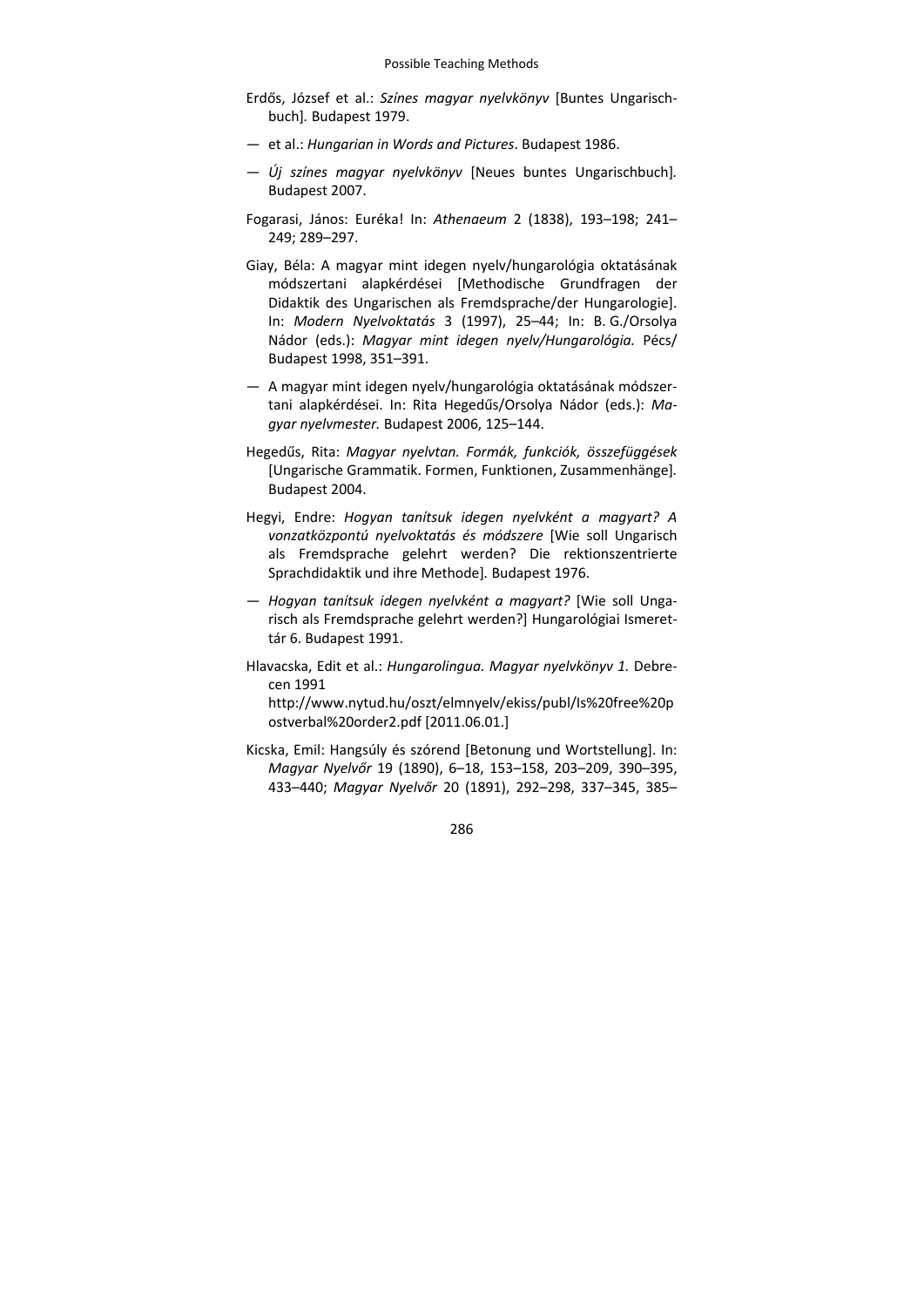- 394, 433–445, 481–491; *Magyar Nyelvőr* 21 (1892), 385–395; 434–448; 486–497; *Magyar Nyelvőr* 22 (1893), 6–13, 52–63.
- Kovácsi, Mária: *Itt magyarul beszélnek* [Hier wird Ungarisch gespro‐ chen]*.* Budapest 1993.
- Kovácsné Réczei, Margit: A nyomatéktalan mondatok optimális szórendje a magyar mint idegen nyelv oktatása szempontjából [Die optimale Wortstellung in unbetonten Sätzen aus Perspek‐ tive der Didaktik des Ungarischen als Fremdsprache]. In: *Magyar Nyelvőr* 109 (1985), 333–337.
- Molecz, Béla: *A magyar szórend történeti fejlődése* [Die historische Entwicklung der ungarischen Wortstellung]*.* Budapest 1900.
- Naumenko‐Papp, Ágnes: A magyar szórend jó rendező elveiről [Gu‐ te Organisationsprinzipien der ungarischen Wortstellung]. In: *Magyar Nyelvőr* 111 (1987), 433–443.
- Rózsavölgyi, Edit: A magyar szórend kérdéséhez [Zur Frage der ungarischen Wortstellung]. In: László Keresztes/Sándor Maticsák (eds.): *A magyar nyelv idegenben. Előadások az V. Nemzetközi Hungarológiai Kongresszuson* [Die ungarische Sprache in der Fremde. Vorträge auf dem V. Internationalen Hungarologie‐ Kongress]*.* Debrecen/Jyväskylä 2002, 135–145.
- Simonyi, Zsigmond: »Is« a szórendben [Die Wortstellung von »auch«]. In: *Magyar Nyelvőr* 8 (1879), 373–374.
- Az »*is«* szórendi szerepe [Die Rolle des »auch« in der Wort‐ stellung]. In: *Magyar Nyelvőr* 9 (1880), 289–299; 337–345.
- Szórendi szőrszálhasogatások [Haarspaltereien zur Wortstel‐ lung]. In: *Magyar Nyelvőr* 12 (1883), 354–359.
- A magyar szórend [Die ungarische Worstellung]. In: *Magyar Nyelvőr* 31 (1902), 57–61; 121–129; 180–186; 234–241; 289– 301; 359–379; 424–441; 473–496.
- *A magyar szórend [Die ungarische Wortstellung]. Budapest 1903*.
- Szili, Katalin: *Vezérkönyv a magyar grammatika tanításához* [Anlei‐ tung zur Lehre der ungarischen Grammatik]*.* Budapest 2006.